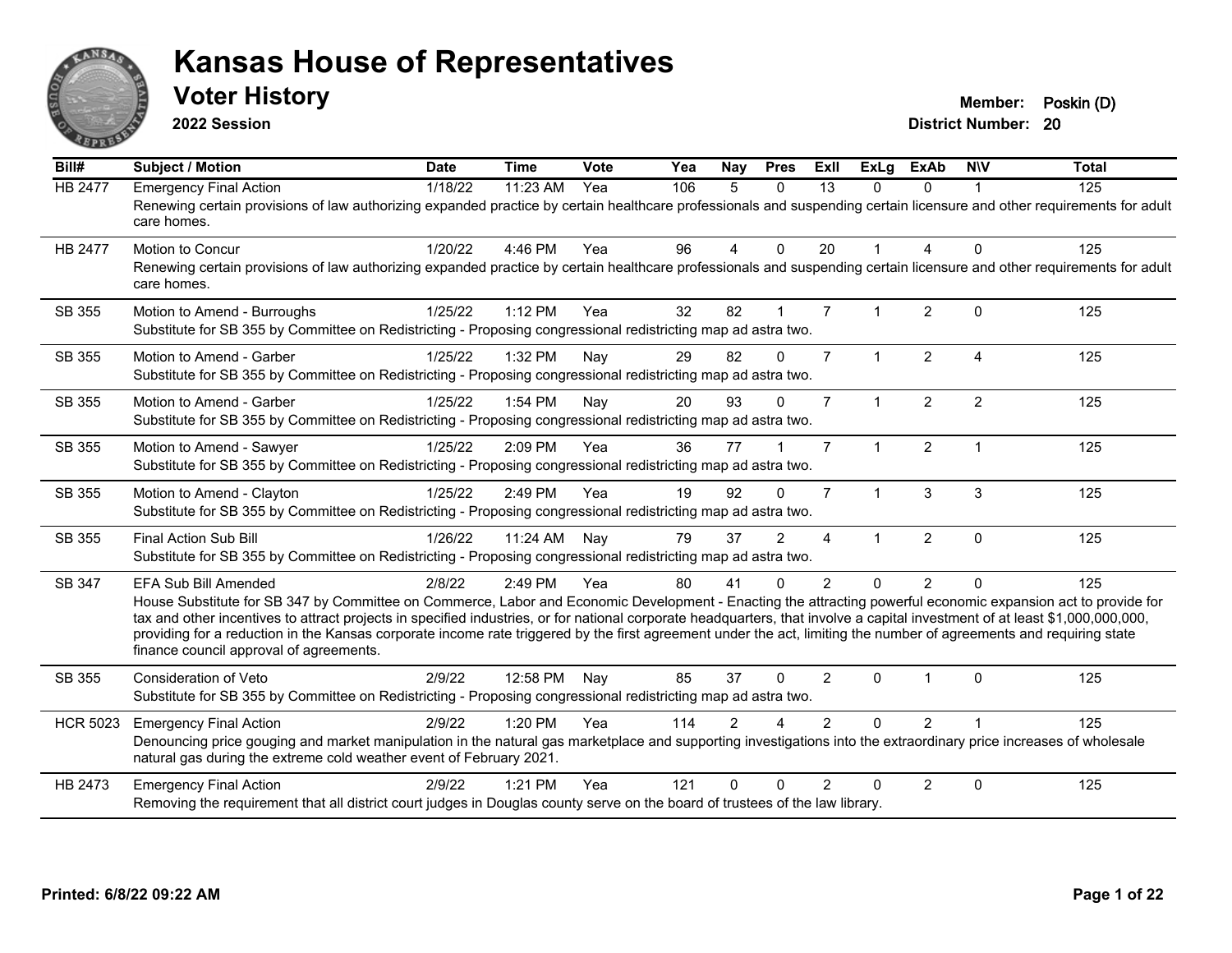

**2022 Session**

**District Number: 20 Voter History Member: Poskin (D)** 

**Bill# Subject / Motion Date Time Vote Yea Nay Pres Exll ExLg ExAb N\V Total** HB 2490 Emergency Final Action 2/9/22 1:22 PM Yea 118 3 0 2 0 2 0 125 Authorizing the state treasurer to determine account owners and designated beneficiaries for an ABLE savings account, adding who may open such an account and requiring compliance with the federal internal revenue code. HB 2480 Final Action 2/15/22 11:59 PM Yea 118 0 0 3 0 2 2 125 Amending the public water supply project loan program's definition of "project" to remove the definition's current exclusion of projects that are related to the diversion or transportation of water acquired through a water transfer. HB 2564 Final Action 2/15/22 11:59 PM Yea 118 0 0 3 0 2 2 125 Updating the version of risk-based capital instructions in effect. HB 2489 Final Action Amended 2016/22 11:17 AM Yea 120 0 0 1 0 3 1 1 125 Amending provisions of the technology-enabled fiduciary financial institutions act relating to fees and assessments, examinations, disclosures to consumers and requiring such institutions to be mandatory reporters for purposes of elder abuse. HB 2537 Final Action 2/16/22 11:19 AM Yea 120 0 1 1 0 3 0 125 Requiring the insurance department to hold a hearing in cases involving an order under the Kansas administrative procedure act. SB 337 Final Action 2/16/22 11:20 AM Yea 119 1 1 1 0 3 0 125 Converting the conditional charter issued for the pilot program under the technology-enabled fiduciary financial institutions act to a full fiduciary financial institution charter. HCR 5014 Motion to Recommend for Passage 2/16/22 12:30 PM Nay 77 42 0 1 0 2 3 125 Proposing a constitutional amendment that provides for legislative oversight of rules and regulations adopted by executive branch agencies and officials. HB 2560 Final Action 2/17/22 12:25 PM Yea 101 11 0 1 0 11 1 125 Extending certain penalties, fees and maximum amounts of fees and the expiration dates of certain programs of the Kansas department of agriculture. HB 2591 Final Action 2/17/22 12:27 PM Yea 112 0 0 1 0 11 1 125 Repealing the state general fund and conservation fee fund transfers to the abandoned oil and gas well fund. HCR 5014 Final Action 2/17/22 12:43 PM Nay 80 33 0 1 0 11 0 125 Proposing a constitutional amendment that provides for legislative oversight of rules and regulations adopted by executive branch agencies and officials. HB 2540 Emergency Final Action 21/17/22 12:45 PM Yea 113 0 0 1 0 11 0 125 Authorizing the construction of a memorial honoring Kansas gold star families. HB 2458 Emergency Final Action  $2/17/22$  12:47 PM Yea 113 0 0 1 0 11 0 125 Designating a portion of U.S. highway 56 as the PFC Shane Austin memorial highway. HB 2476 Emergency Final Action 2/17/22 12:48 PM Yea 113 0 0 1 0 11 0 125 Providing for the silver star and bronze star distinctive license plates.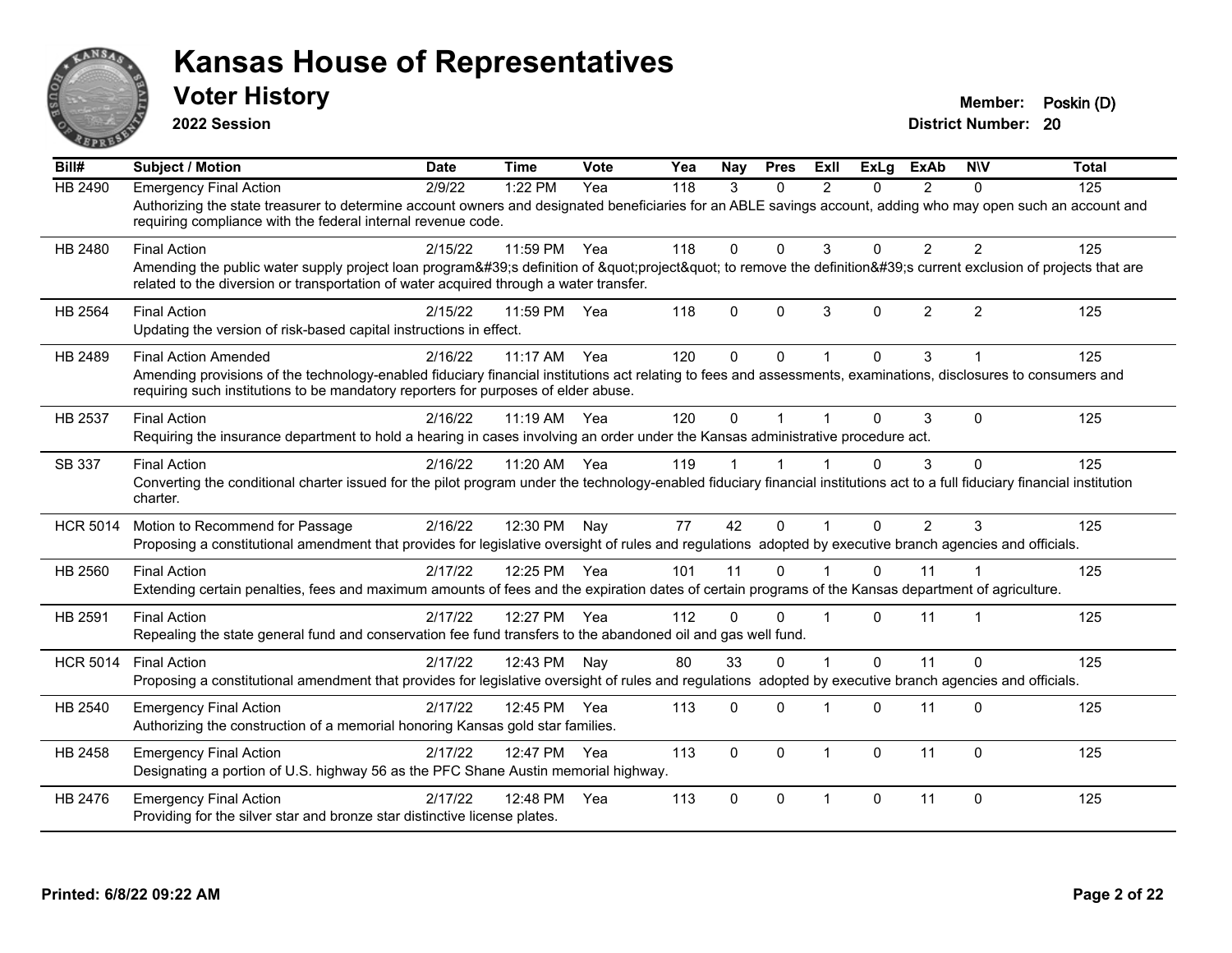

**2022 Session**

| Bill#           | <b>Subject / Motion</b>                                                                                                                                                                                                                                            | <b>Date</b> | <b>Time</b>  | Vote | Yea | Nay            | <b>Pres</b>  | ExII           | <b>ExLg</b> | <b>ExAb</b>    | <b>NIV</b>              | Total |
|-----------------|--------------------------------------------------------------------------------------------------------------------------------------------------------------------------------------------------------------------------------------------------------------------|-------------|--------------|------|-----|----------------|--------------|----------------|-------------|----------------|-------------------------|-------|
| HB 2478         | <b>Emergency Final Action</b>                                                                                                                                                                                                                                      | 2/17/22     | 12:49 PM     | Yea  | 113 | $\Omega$       | $\Omega$     | $\overline{1}$ | $\Omega$    | 11             | $\Omega$                | 125   |
|                 | Designating a portion of United States highway 166 as the SGT Evan S Parker memorial highway.                                                                                                                                                                      |             |              |      |     |                |              |                |             |                |                         |       |
| <b>HCR 5014</b> | <b>Final Action</b>                                                                                                                                                                                                                                                | 2/21/22     | 11:45 AM     | Nay  | 85  | 39             | $\mathbf 0$  | $\overline{1}$ | $\Omega$    | $\Omega$       | $\Omega$                | 125   |
|                 | Proposing a constitutional amendment that provides for legislative oversight of rules and regulations adopted by executive branch agencies and officials.                                                                                                          |             |              |      |     |                |              |                |             |                |                         |       |
| HB 2517         | <b>Final Action Amended</b>                                                                                                                                                                                                                                        | 2/22/22     | 10:49 AM Yea |      | 120 | $\Omega$       | $\Omega$     | $\mathfrak{p}$ | 0           | 3              | $\Omega$                | 125   |
|                 | Transferring the responsibility to certify drug abuse treatment providers that participate in the certified drug abuse treatment program from the department of corrections<br>to the Kansas sentencing commission.                                                |             |              |      |     |                |              |                |             |                |                         |       |
| HB 2594         | <b>Final Action Amended</b>                                                                                                                                                                                                                                        | 2/22/22     | 10:50 AM     | Yea  | 120 | $\Omega$       | $\Omega$     | $\mathfrak{p}$ | 0           | 3              | $\Omega$                | 125   |
|                 | Exempting certain modifications on antique vehicles from vehicle identification number offense seizures and dispositions.                                                                                                                                          |             |              |      |     |                |              |                |             |                |                         |       |
| HB 2607         | <b>Final Action Amended</b>                                                                                                                                                                                                                                        | 2/22/22     | 10:51 AM     | Yea  | 120 | $\Omega$       | $\Omega$     | $\overline{2}$ | 0           | 3              | $\Omega$                | 125   |
|                 | Clarifying the time limitations for habeas corpus claims.                                                                                                                                                                                                          |             |              |      |     |                |              |                |             |                |                         |       |
| HB 2299         | Motion to Amend - Fairchild                                                                                                                                                                                                                                        | 2/22/22     | 3:16 PM      | Yea  | 35  | 84             | $\mathbf{0}$ | $\overline{2}$ | 0           | 3              | $\overline{1}$          | 125   |
|                 | Allowing a search warrant to be executed within 10 days from the date of issuance.                                                                                                                                                                                 |             |              |      |     |                |              |                |             |                |                         |       |
| HB 2703         | Motion to Amend - Clayton                                                                                                                                                                                                                                          | 2/22/22     | 4:17 PM      | Yea  | 37  | 80             | $\mathbf 0$  | $\overline{2}$ | 0           | 3              | 3                       | 125   |
|                 | Making changes to employment security law provisions regarding the employment security fund and employer contribution rates, the definition of employment to                                                                                                       |             |              |      |     |                |              |                |             |                |                         |       |
|                 | conform with federal law and various updates to the my reemployment plan program, including making the program mandatory with certain exceptions, and providing<br>that the secretary of commerce may require participation by claimants in reemployment services. |             |              |      |     |                |              |                |             |                |                         |       |
|                 |                                                                                                                                                                                                                                                                    |             |              |      |     |                |              |                |             |                |                         |       |
| HB 2525         | Motion to Recommend for Passage<br>Removing non-cooperation with child support from requirements for food and child care assistance eligibility and exempting adults enrolled in school from the 20-hour-                                                          | 2/22/22     | 5:17 PM      | Yea  | 53  | 66             | $\Omega$     | $\mathcal{P}$  | $\Omega$    | 3              | $\overline{\mathbf{1}}$ | 125   |
|                 | per-week work requirement for child care assistance eligibility for a limited time.                                                                                                                                                                                |             |              |      |     |                |              |                |             |                |                         |       |
| HB 2110         | <b>Final Action Amended</b>                                                                                                                                                                                                                                        | 2/23/22     | 10:21 AM     | Yea  | 113 | 8              | $\Omega$     | 3              | $\Omega$    |                | $\Omega$                | 125   |
|                 | Requiring insurance coverage for PANS and PANDAS by the state health care benefits program and requiring the state employee health care commission to submit an<br>impact report on such coverage to the legislature.                                              |             |              |      |     |                |              |                |             |                |                         |       |
| HB 2299         | <b>Final Action Amended</b>                                                                                                                                                                                                                                        | 2/23/22     | 10:22 AM     | Yea  | 119 | $\overline{2}$ | $\Omega$     | 3              | 0           | $\overline{1}$ | $\Omega$                | 125   |
|                 | Allowing a search warrant to be executed within 10 days from the date of issuance.                                                                                                                                                                                 |             |              |      |     |                |              |                |             |                |                         |       |
| HB 2386         | <b>Final Action Amended</b>                                                                                                                                                                                                                                        | 2/23/22     | 10:23 AM     | Yea  | 118 | 3              | $\Omega$     | 3              | $\Omega$    | $\mathbf{1}$   | $\Omega$                | 125   |
|                 | Establishing requirements for the payment and reimbursement of dental services by a dental benefit plan.                                                                                                                                                           |             |              |      |     |                |              |                |             |                |                         |       |
| HB 2456         | <b>Final Action Amended</b>                                                                                                                                                                                                                                        | 2/23/22     | 10:24 AM     | Yea  | 117 | $\overline{4}$ | $\Omega$     | 3              | 0           | $\mathbf 1$    | $\mathbf 0$             | 125   |
|                 | Establishing the Kansas kids lifetime combination hunting and fishing license.                                                                                                                                                                                     |             |              |      |     |                |              |                |             |                |                         |       |
| HB 2481         | <b>Final Action</b>                                                                                                                                                                                                                                                | 2/23/22     | 10:25 AM     | Yea  | 121 | $\Omega$       | $\Omega$     | 3              | $\Omega$    | $\mathbf{1}$   | $\mathbf{0}$            | 125   |
|                 | Authorizing KP&F participating service credit purchase for certain in-state nonfederal governmental employment.                                                                                                                                                    |             |              |      |     |                |              |                |             |                |                         |       |
|                 |                                                                                                                                                                                                                                                                    |             |              |      |     |                |              |                |             |                |                         |       |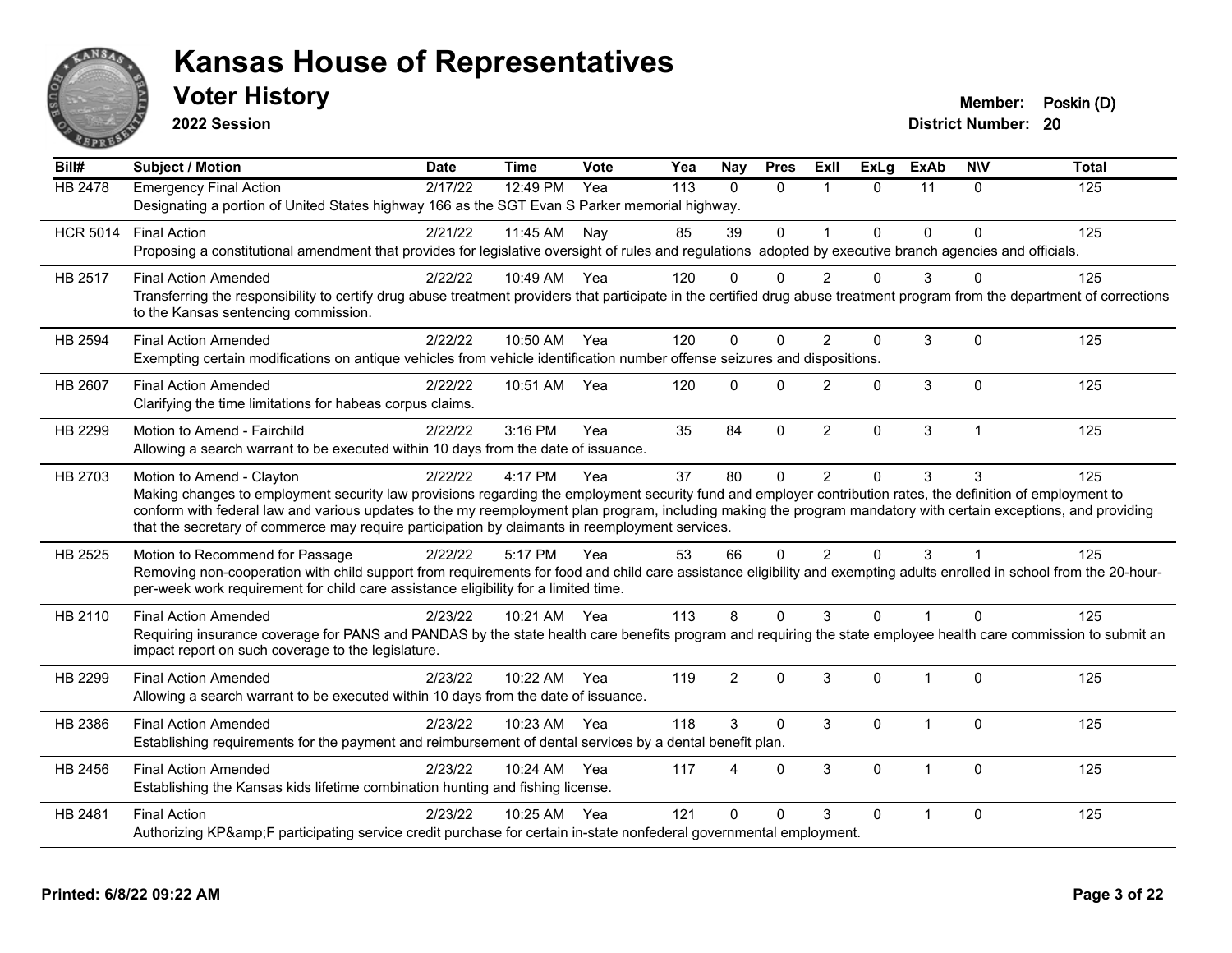

**2022 Session**

| Bill#          | <b>Subject / Motion</b>                                                                                                                                                                                                                                                                                                                                                                | <b>Date</b> | <b>Time</b>  | Vote | Yea | <b>Nay</b>           | <b>Pres</b>  | Exll | <b>ExLg</b> | <b>ExAb</b>    | <b>NIV</b>   | <b>Total</b> |
|----------------|----------------------------------------------------------------------------------------------------------------------------------------------------------------------------------------------------------------------------------------------------------------------------------------------------------------------------------------------------------------------------------------|-------------|--------------|------|-----|----------------------|--------------|------|-------------|----------------|--------------|--------------|
| <b>HB 2483</b> | <b>Final Action</b><br>Providing for the daughters of the American revolution distinctive license plate.                                                                                                                                                                                                                                                                               | 2/23/22     | 10:26 AM     | Yea  | 105 | 16                   | $\mathbf{0}$ | 3    | $\Omega$    | $\mathbf 1$    | $\mathbf{0}$ | 125          |
| HB 2496        | <b>Final Action</b><br>Enacting the uniform family law arbitration act.                                                                                                                                                                                                                                                                                                                | 2/23/22     | 10:27 AM     | Yea  | 121 | 0                    | $\mathbf 0$  | 3    | 0           | $\overline{1}$ | 0            | 125          |
| HB 2508        | <b>Final Action</b><br>Requiring retention of fingerprints by the Kansas bureau of investigation for participation in the federal rap back program.                                                                                                                                                                                                                                    | 2/23/22     | 10:28 AM     | Yea  | 115 | 6                    | $\mathbf 0$  | 3    | $\Omega$    | $\mathbf{1}$   | 0            | 125          |
| HB 2510        | <b>Final Action</b><br>Updating certain investment limitation requirements to provide increased options for Kansas domiciled life insurance companies investing in equity interests and<br>preferred stock.                                                                                                                                                                            | 2/23/22     | 10:29 AM     | Yea  | 120 |                      | $\mathbf{0}$ | 3    | $\Omega$    | $\mathbf{1}$   | $\mathbf{0}$ | 125          |
| HB 2515        | <b>Final Action</b><br>Creating a mechanism to seek relief from the Kansas offender registration act requirements for drug offenders and allowing expungement of offenses when such relief is<br>granted.                                                                                                                                                                              | 2/23/22     | 10:30 AM     | Yea  | 120 | 1                    | $\mathbf{0}$ | 3    | $\Omega$    |                | $\Omega$     | 125          |
| HB 2516        | <b>Final Action</b><br>Requiring an offender who raises error in such offender's criminal history calculation for the first time on appeal to show prejudicial error, requiring the journal entry<br>used to establish criminal history to be attached to the criminal history worksheet and authorizing the court to correct an illegal sentence while a direct appeal is<br>pending. | 2/23/22     | 10:32 AM     | Yea  | 121 | 0                    | $\mathbf 0$  | 3    | $\Omega$    | 1              | $\mathbf{0}$ | 125          |
| HB 2529        | <b>Final Action</b><br>Allowing veteran license plate applicants to use either a DD214 form, a military veteran identification card or veteran health identification card for proof of veteran status.                                                                                                                                                                                 | 2/23/22     | 10:33 AM     | Yea  | 120 | $\blacktriangleleft$ | $\mathbf 0$  | 3    | $\Omega$    |                | $\mathbf{0}$ | 125          |
| HB 2547        | <b>Final Action Amended</b><br>Authorizing technology-enabled fiduciary financial institution insurance companies within the captive insurance act and providing for the requirements and operations<br>thereof.                                                                                                                                                                       | 2/23/22     | 10:34 AM     | Yea  | 120 | $\overline{1}$       | $\mathbf 0$  | 3    | $\Omega$    |                | 0            | 125          |
| HB 2559        | <b>Final Action Amended</b><br>Creating the Kansas cotton boll weevil program and requiring the program to levy an assessment upon Kansas produced cotton and monitor and mitigate the risk of boll<br>weevils.                                                                                                                                                                        | 2/23/22     | 10:38 AM     | Yea  | 83  | 37                   | 1            | 3    | $\Omega$    |                | $\Omega$     | 125          |
| HB 2563        | <b>Final Action Amended</b><br>Concerning the Kansas seed law and the commercial industrial hemp act; relating to labeling; seeds treated with certain substances; definitions; labeling; unlawful<br>actions; certain registrations; inspections; live plant dealers; and testing services.                                                                                           | 2/23/22     | 10:39 AM Yea |      | 113 | 8                    | $\mathbf 0$  | 3    | $\Omega$    | 1              | $\Omega$     | 125          |
| <b>HB 2567</b> | <b>Final Action Amended</b><br>Increasing certain registration and title fees on vehicles for services performed by county treasurers and the division of vehicles and decreasing certain fees related to<br>administrative costs and disposition of such fees.                                                                                                                        | 2/23/22     | 10:41 AM     | Yea  | 114 | 6                    |              | 3    | $\Omega$    |                | $\Omega$     | 125          |
| HB 2568        | <b>Final Action</b><br>Amending the Kansas mortgage business act by providing for mortgage business work at remote locations, license and registration renewal or reinstatement<br>procedures, surety bond requirements and evidence of solvency and net worth and requiring notice when adding or closing branch offices.                                                             | 2/23/22     | 10:43 AM     | Yea  | 118 | 3                    | $\mathbf 0$  | 3    | $\Omega$    | 1              | 0            | 125          |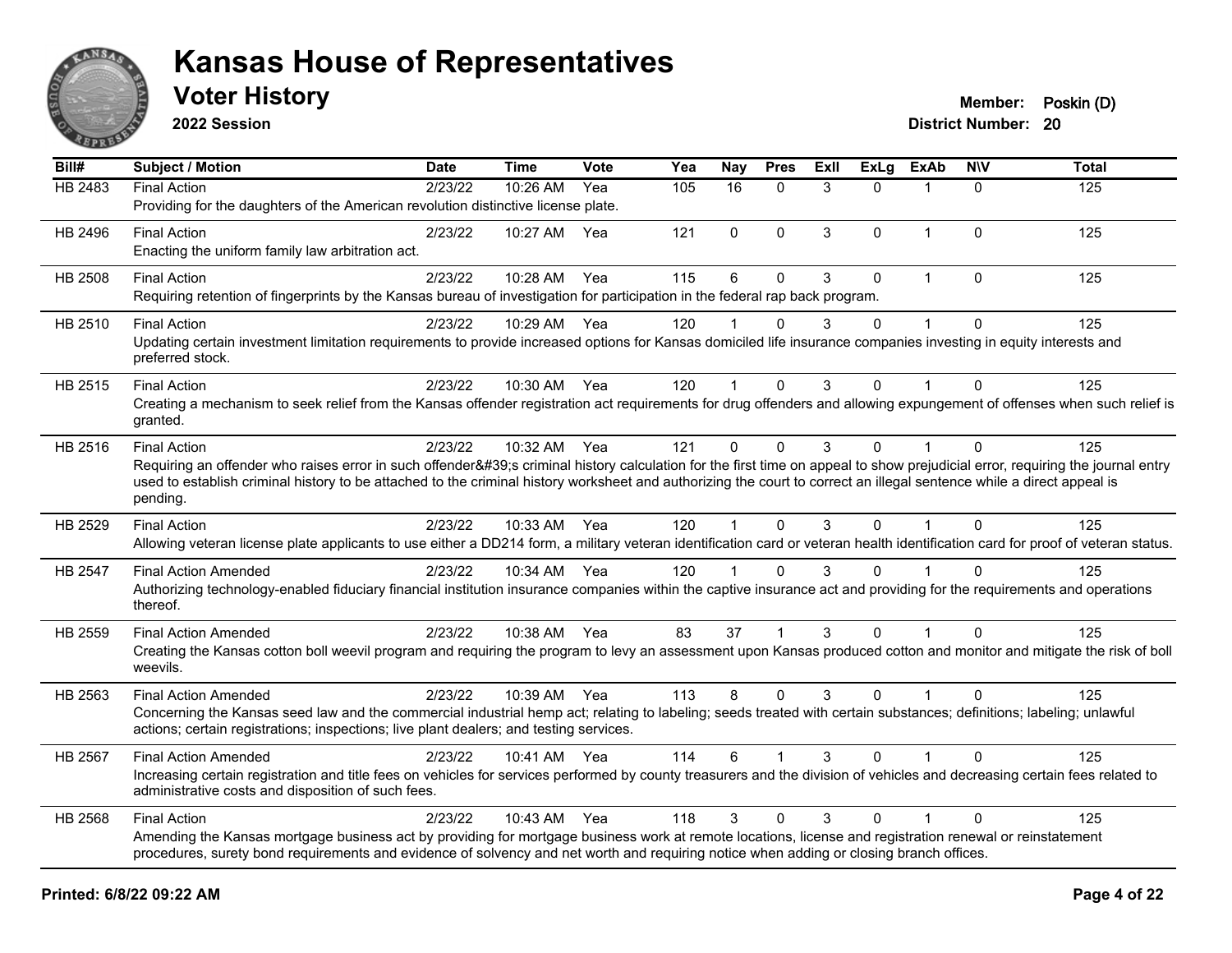

**2022 Session**

**District Number: 20 Voter History Member: Poskin (D)** 

**Bill# Subject / Motion Date Time Vote Yea Nay Pres Exll ExLg ExAb N\V Total** HB 2574 Final Action 2/23/22 10:43 AM Yea 121 0 0 3 0 1 0 125 Establishing a time limitation for awarding compensation for mental health counseling and increasing certain compensation award amounts by the crime victims compensation board. HB 2579 Final Action Amended 2/23/22 10:45 AM Yea 90 31 0 3 0 1 0 125 Requiring electronic filing of campaign reports by candidates for state office unless an exemption is granted for cause. HB 2595 Final Action 2/23/22 10:46 AM Yea 121 0 0 3 0 1 0 125 Making certain antique vehicle titling procedures applicable to vehicles having a model year of 1960 or later instead of 1950 or later. HB 2597 Final Action 2/23/22 10:47 AM Yea 116 5 0 3 0 1 0 125 Providing for four distinctive license plates for the Kansas department of wildlife and parks. HB 2608 Final Action 2/23/22 10:48 AM Yea 117 4 0 3 0 1 0 125 Removing provisions authorizing criminal restitution to be enforced as a civil judgment and authorizing judicial districts to contract for collection services for criminal restitution. HB 2633 Final Action Amended 2/23/22 10:49 AM Yea 108 13 0 3 0 1 0 125 Providing for the city of Hutchinson distinctive license plate. HB 2654 Final Action 2/23/22 10:50 AM Yea 121 0 0 3 0 1 0 125 Providing guidance to determine how offenders under the supervision of two or more supervision agency can have supervision consolidated into one agency. HB 2688 Final Action Amended 2023/22 10:52 AM Yea 116 5 0 3 0 1 0 125 Requiring that licensed farm wineries be issued a cereal malt beverage retailer license if the statutory requirements for such retailer license are satisfied. HB 2703 Final Action 2/23/22 10:53 AM Yea 121 0 0 3 0 1 0 125 Making changes to employment security law provisions regarding the employment security fund and employer contribution rates, the definition of employment to conform with federal law and various updates to the my reemployment plan program, including making the program mandatory with certain exceptions, and providing that the secretary of commerce may require participation by claimants in reemployment services. HCR 5022 Final Action Amended 2023/22 10:56 AM Nay 97 24 0 3 0 1 0 125 Proposing a constitutional amendment requiring that a sheriff be elected in each county; exception. HCR 5030 Emergency Final Action 125 12/23/22 11:36 AM Yea 121 0 0 3 0 1 0 125 Recognizing the growing problem of antisemitism in the United States. HB 2605 Emergency Final Action Amended 2/23/22 11:37 AM Yea 115 6 0 3 0 1 0 125 Increasing the rural population requirement maximum for the veterinary training program for rural Kansas and creating a food animal percentage requirement that may be fulfilled in lieu thereof. SB 358 Emergency Final Action 2012/22 11:40 AM Yea 121 0 0 2 0 1 1 Amending the public water supply project loan program's definition of "project" to remove the definition's current exclusion of projects that are related to the diversion or transportation of water acquired through a water transfer.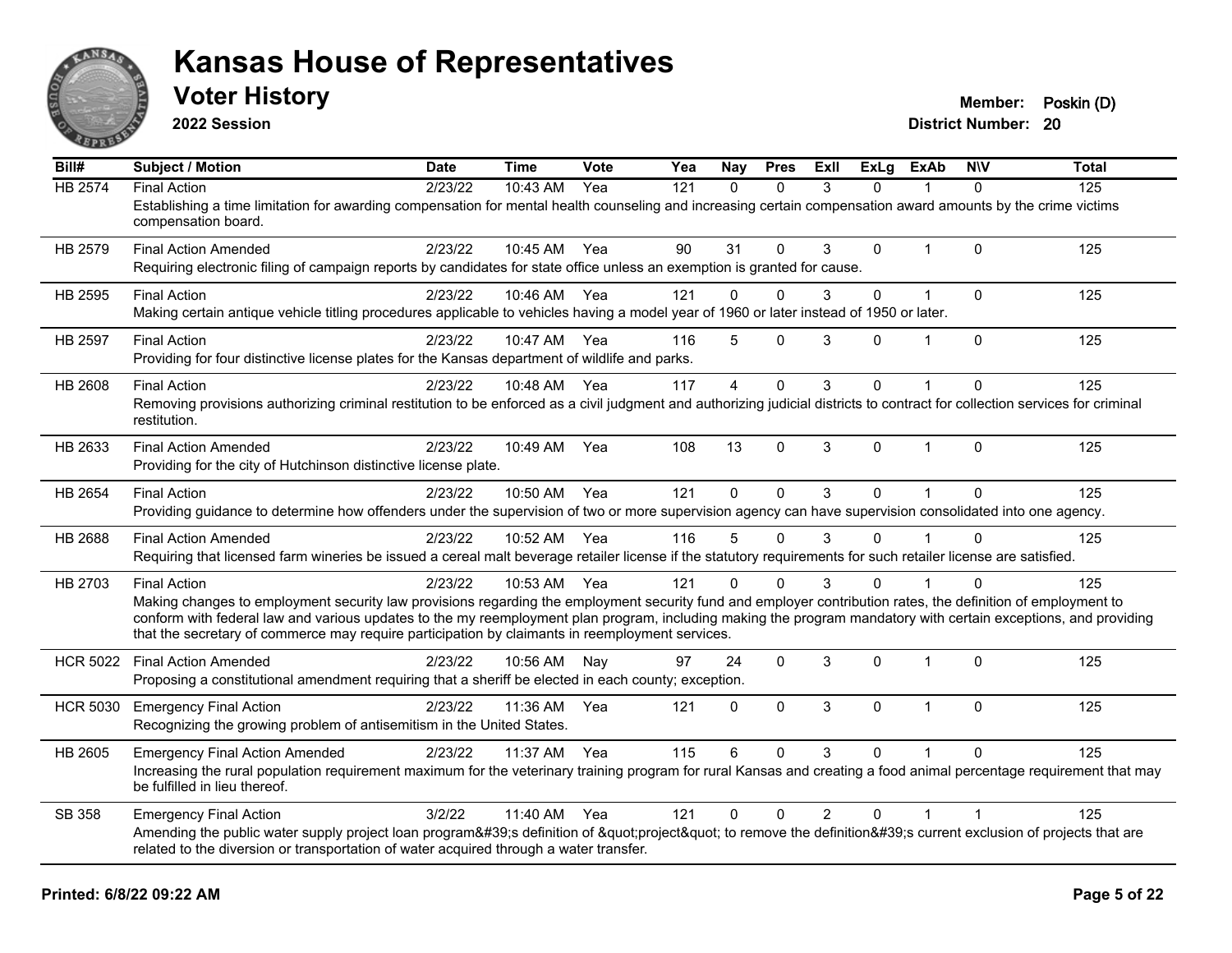

**2022 Session**

**District Number: 20 Voter History Member: Poskin (D)** 

**Bill# Subject / Motion Date Time Vote Yea Nay Pres Exll ExLg ExAb N\V Total** SB 101 FFA Sub Bill Amended 3/2/22 11:41 AM Yea 86 35 0 2 0 1 1 House Substitute for SB 101 by Committee on Transportation - Approving the operation and use of electric-assisted bicycles and regulating the use thereof. SB 62 Emergency Final Action Amended 3/2/22 11:42 AM Yea 115 6 0 2 0 1 1 Amending the standards for school-administered vision screenings for students, establishing the Kansas children's vision health and school readiness commission and allowing schools to maintain emergency albuterol kits. HCR 5027 Motion to Amend - Hoye 3/8/22 12:06 PM Yea 35 84 1 2 0 1 2 125 Applying to the Congress of the United States to call a convention of the states. HCR 5027 Motion to Amend - Houser 3/8/22 12:23 PM Yea 64 53 0 2 0 2 4 125 Applying to the Congress of the United States to call a convention of the states. HCR 5027 Motion to Amend - Ruiz, S. 3/8/22 12:50 PM Yea 33 83 0 2 0 2 5 125 Applying to the Congress of the United States to call a convention of the states. HCR 5027 Motion to Recommend for Passage 3/8/22 1:31 PM Nay 78 42 0 2 0 2 1 1 125 Applying to the Congress of the United States to call a convention of the states. HB 2710 Final Action 3/9/22 11:13 AM Yea 116 3 0 4 0 2 0 125 Increasing the percentage of alcohol by volume allowed to not more than 16% for domestic table wine and the domestic fortified wine threshold to more than 16% alcohol by volume. HB 2548 Final Action Amended 3/9/22 11:14 AM Yea 116 3 0 4 0 2 0 125 Implementing additional reporting requirements for informational technology projects and state agencies and requiring additional information technology security training and status reports. HCR 5027 Final Action Amended 3/9/22 11:22 AM Nay 76 43 0 4 0 2 0 125 Applying to the Congress of the United States to call a convention of the states. SB 421 Motion to Amend - Xu and the State of American case of Alexandria 2012 125 125 125 125 125 125 125 125 Transferring \$253,866,022 from the state general fund to the Kansas public employees retirement fund during fiscal year 2022 and eliminating certain level-dollar KPERS employer contribution payments. SB 2 Emergency Final Action Amended 3/9/22 1:18 PM Yea 87 31 0 4 0 2 1 125 Allowing consumption of beer, wine or other alcoholic liquor on theKansas state fairgrounds; increasing the number of temporary permits an applicantmay receive from four to 12 permits per year; limiting what cities, counties ortownships may charge for a temporary permit to not more than \$25 per day; andcrediting a portion of moneys collected from the liquor drink tax and theliquor enforcement tax to the state fair capital improvements fund. HB 2462 Emergency Final Action 125 (3/9/22 1:19 PM Yea 118 0 0 4 0 2 1 125 Removing the standing committee membership requirements for members of the joint committee on state-tribal relations.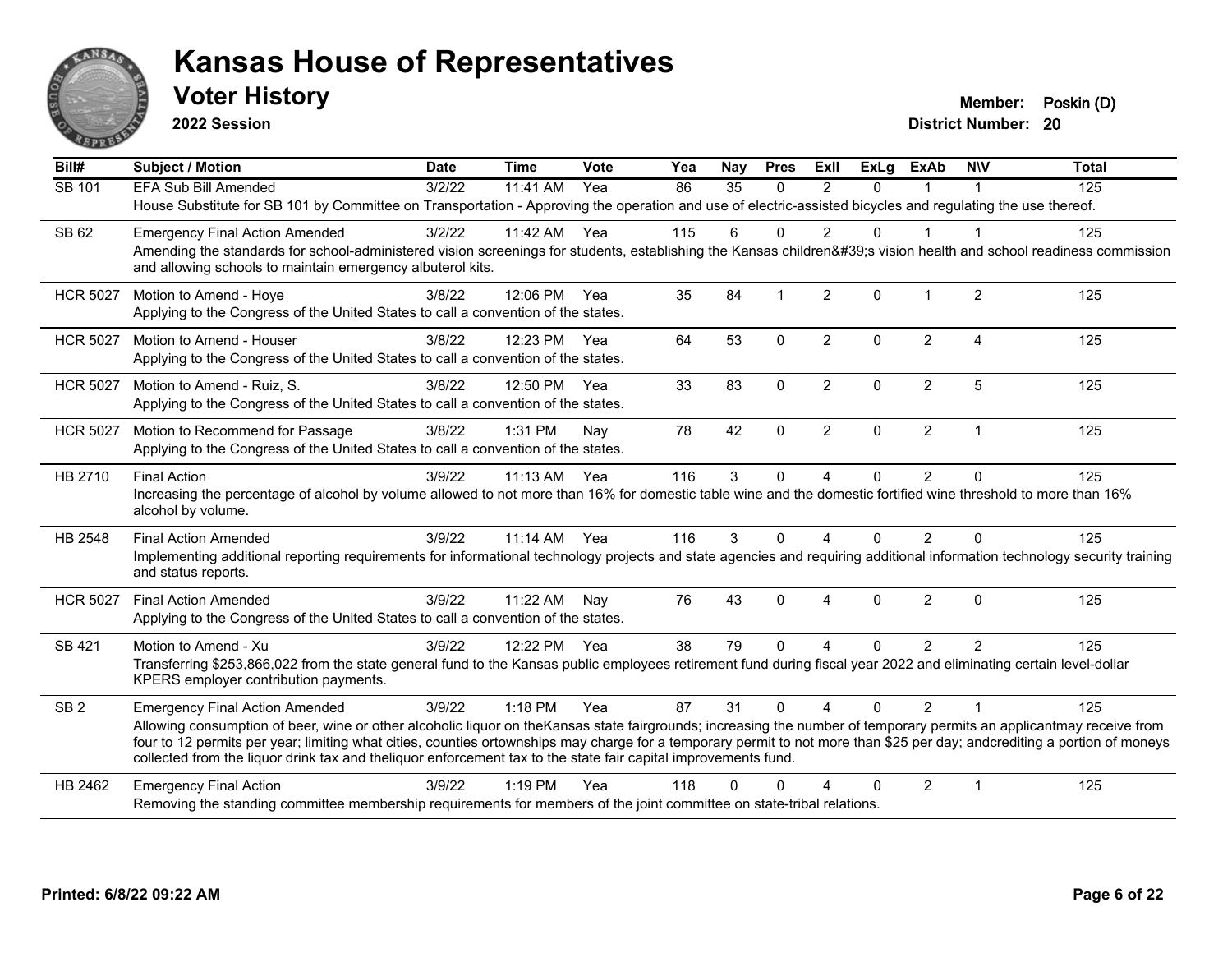

**2022 Session**

**Voter History Member: Poskin (D)** 

**District Number: 20**

| Bill#           | <b>Subject / Motion</b>                                                                                                                                                                                                                                                                                                                                                                                                                                                                                                                                                                                                      | <b>Date</b> | <b>Time</b> | Vote | Yea | Nay            | <b>Pres</b>  | ExIl           | <b>ExLg</b> | <b>ExAb</b>    | <b>NIV</b>   | <b>Total</b> |
|-----------------|------------------------------------------------------------------------------------------------------------------------------------------------------------------------------------------------------------------------------------------------------------------------------------------------------------------------------------------------------------------------------------------------------------------------------------------------------------------------------------------------------------------------------------------------------------------------------------------------------------------------------|-------------|-------------|------|-----|----------------|--------------|----------------|-------------|----------------|--------------|--------------|
| <b>SB 421</b>   | <b>Emergency Final Action Amended</b><br>Transferring \$1,000,000,000 from the state general fund to the Kansas public employees retirement fund during fiscal year 2022 and eliminating certain level-dollar<br>KPERS employer contribution payments.                                                                                                                                                                                                                                                                                                                                                                       | 3/9/22      | 1:20 PM     | Yea  | 113 | 5              | $\mathbf{0}$ | 4              | 0           | $\overline{2}$ |              | 125          |
| <b>SB 286</b>   | <b>EFA Sub Bill Amended</b><br>House Substitute for Substitute for SB 286 - Continuing the governmental response to the COVID-19 pandemic in Kansas by extending the expanded use of<br>telemedicine, the suspension of certain requirements related to medical care facilities and immunity from civil liability for certain healthcare providers, certain persons<br>conducting business in this state and covered facilities for COVID-19 claims until January 20, 2023, creating the crime of interference with the conduct of a hospital and<br>increasing the criminal penalties for battery of a healthcare provider. | 3/9/22      | 1:23 PM     | Yea  | 102 | 17             | $\mathbf{0}$ | $\Delta$       | 0           | 2              | $\mathbf{0}$ | 125          |
| HB 2466         | <b>EFA Sub Bill</b><br>Substitute for HB 2466 by Committee on Education - Establishing the promoting advancement in computing knowledge act to increase the availability of computer<br>science education in Kansas schools.                                                                                                                                                                                                                                                                                                                                                                                                 | 3/9/22      | $1:24$ PM   | Yea  | 115 | 4              | $\Omega$     |                | 0           | $\overline{2}$ | $\Omega$     | 125          |
| HB 2541         | <b>Final Action</b><br>Crediting docket fees to the state general fund instead of the judicial branch docket fee fund; crediting marriage license fees and drivers'; license reinstatement fees to<br>the state general fund instead of the judicial branch nonjudicial salary adjustment fund.                                                                                                                                                                                                                                                                                                                              | 3/16/22     | $11:15$ AM  | Yea  | 111 | 12             | $\Omega$     | 2              | 0           | $\Omega$       | $\Omega$     | 125          |
| HB 2582         | <b>Final Action Amended</b><br>Directing the Kansas department for children and families to share certain information with investigating law enforcement agencies.                                                                                                                                                                                                                                                                                                                                                                                                                                                           | 3/16/22     | $11:16$ AM  | Yea  | 122 | $\mathbf 1$    | $\Omega$     | $\overline{2}$ | 0           | $\Omega$       | $\Omega$     | 125          |
| HB 2674         | <b>Final Action Amended</b><br>Requiring a forfeiture of an appearance bond to be set aside in certain circumstances.                                                                                                                                                                                                                                                                                                                                                                                                                                                                                                        | 3/16/22     | 11:17 AM    | Yea  | 121 | $\overline{2}$ | $\Omega$     | $\overline{2}$ | 0           | $\mathbf 0$    | $\mathbf{0}$ | 125          |
| HB 2676         | <b>Final Action Amended</b><br>Authorizing counties to create a code inspection and enforcement fund and expanding the scope of the equipment reserve fund to include other computer and electronic<br>technologies.                                                                                                                                                                                                                                                                                                                                                                                                         | 3/16/22     | $11:18$ AM  | Yea  | 112 | 11             | $\Omega$     | $\overline{2}$ | 0           | $\Omega$       | $\Omega$     | 125          |
| <b>HCR 5032</b> | <b>Final Action</b><br>Honoring Ukrainians fighting against the Russian invasion.                                                                                                                                                                                                                                                                                                                                                                                                                                                                                                                                            | 3/16/22     | 11:20 AM    | Yea  | 119 | 4              | $\Omega$     | $\overline{2}$ | 0           | $\Omega$       | $\mathbf{0}$ | 125          |
| HB 2528         | <b>Final Action Amended</b><br>Removing inflatable devices that are owned and operated by a nonprofit organization from the requirements of the Kansas amusement ride act.                                                                                                                                                                                                                                                                                                                                                                                                                                                   | 3/17/22     | 11:21 AM    | Nay  | 86  | 34             | $\Omega$     | $\Delta$       | 0           | $\Omega$       |              | 125          |
| SB 335          | <b>Final Action</b><br>Exempting certain business entities that provide health insurance in the state but are not subject to the jurisdiction of the commissioner of insurance from payment of the<br>annual premium tax.                                                                                                                                                                                                                                                                                                                                                                                                    | 3/17/22     | 11:22 AM    | Yea  | 120 | 0              | $\Omega$     | $\Delta$       | 0           | $\Omega$       |              | 125          |
| <b>SB 348</b>   | <b>Final Action Amended</b><br>Exempting the practice of threading from the practice of cosmetology.                                                                                                                                                                                                                                                                                                                                                                                                                                                                                                                         | 3/17/22     | 11:23 AM    | Yea  | 110 | 10             | $\Omega$     | $\overline{4}$ | $\Omega$    | $\Omega$       | $\mathbf 1$  | 125          |
| SB 392          | <b>Final Action</b><br>Terminating the transfer of remaining unencumbered moneys in the securities act fee fund exceeding \$50,000 to the state general fund.                                                                                                                                                                                                                                                                                                                                                                                                                                                                | 3/17/22     | 11:24 AM    | Yea  | 120 | $\Omega$       | $\Omega$     | $\Delta$       | 0           | 0              |              | 125          |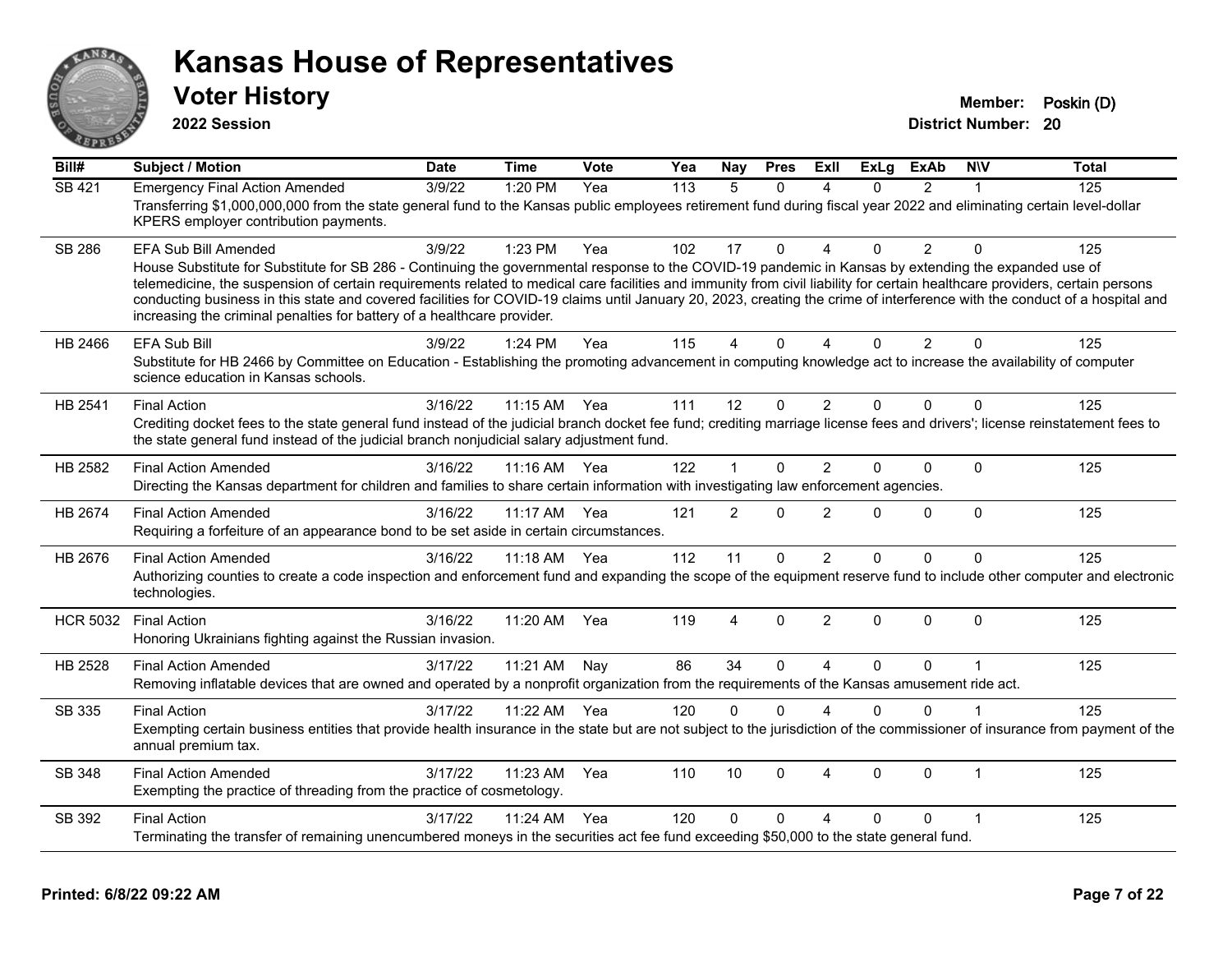

**2022 Session**

| Bill#          | <b>Subject / Motion</b>                                                                                                                                                                                                                                                                                                                               | <b>Date</b> | <b>Time</b> | Vote | Yea | Nay            | <b>Pres</b>  | <b>ExII</b>            | <b>ExLg</b> | <b>ExAb</b>    | <b>NIV</b>     | <b>Total</b> |
|----------------|-------------------------------------------------------------------------------------------------------------------------------------------------------------------------------------------------------------------------------------------------------------------------------------------------------------------------------------------------------|-------------|-------------|------|-----|----------------|--------------|------------------------|-------------|----------------|----------------|--------------|
| HB 2712        | <b>Emergency Final Action</b><br>Establishing the Kansas commission for the United States semiquincentennial.                                                                                                                                                                                                                                         | 3/17/22     | 11:47 AM    | Yea  | 119 | 1              | $\Omega$     | 4                      | 0           | 0              | 1              | 125          |
| SB 408         | <b>Emergency Final Action Amended</b><br>Increasing the criminal penalties for multiple thefts of mail.                                                                                                                                                                                                                                               | 3/17/22     | 11:48 AM    | Yea  | 117 | 3              | $\Omega$     | $\boldsymbol{\Lambda}$ | $\Omega$    | $\Omega$       | $\overline{1}$ | 125          |
| SB 400         | <b>EFA Sub Bill</b><br>Substitute for SB 400 by Committee on Financial Institutions and Insurance - Updating certain requirements and conditions relating to the creation, modification and<br>termination of trusts in the Kansas uniform trust code and updating the definition of-áresident trust for tax purposes.                                | 3/17/22     | 11:49 AM    | Yea  | 120 | $\Omega$       | $\Omega$     | $\boldsymbol{\Lambda}$ | $\Omega$    | $\Omega$       |                | 125          |
| SB 366         | <b>Emergency Final Action Amended</b><br>Specifying that the crime of burglary includes, without authority, entering into or remaining within any locked or secured portion of any dwelling, building or other<br>structure, with intent to commit another crime therein.                                                                             | 3/17/22     | 11:50 AM    | Yea  | 120 | $\Omega$       | $\Omega$     |                        | 0           | 0              |                | 125          |
| SB 313         | <b>Emergency Final Action Amended</b><br>Designating a portion of United States highway 69 as the Senator Tom R Van Sickle memorial highway.                                                                                                                                                                                                          | 3/21/22     | 3:39 PM     | Yea  | 122 | $\Omega$       | $\Omega$     | 2                      | $\Omega$    | $\overline{1}$ | $\Omega$       | 125          |
| <b>SB 448</b>  | <b>Emergency Final Action</b><br>Adopting the national association of insurance commissioner's amendments to the unfair trade practices act excluding commercial property and casualty insurance<br>producers, brokers and insurers from prohibitions on giving rebates as an inducement to sales.                                                    | 3/21/22     | 3:40 PM     | Yea  | 122 | 0              | $\mathbf{0}$ | $\overline{2}$         | 0           |                | $\Omega$       | 125          |
| SB 300         | <b>EFA Sub Bill</b><br>Substitute for SB 300 by Committee on Judiciary GCô Amending the Kansas racketeer influenced and corrupt organization act to add a person who has engaged in<br>identity theft or identity fraud to the definition of "covered person" and add identity theft and identity fraud to the definition of "racketeering activity". | 3/21/22     | $3:41$ PM   | Yea  | 121 |                | $\Omega$     | $\mathcal{P}$          | $\Omega$    |                | $\Omega$       | 125          |
| SB 261         | EFA Sub Bill<br>Substitute for SB 261 by Committee on Agriculture -- Prohibiting the use of identifiable meat terms on the labels of meat analogs when such labels do not include proper<br>qualifying language to indicate that such products do not contain meat.                                                                                   | 3/21/22     | 3:43 PM     | Nay  | 96  | 26             | $\Omega$     | $\mathcal{P}$          | U           |                | ∩              | 125          |
| <b>SB 417</b>  | <b>Emergency Final Action</b><br>Establishing minimum and maximum permit renewal fees for certain solid waste disposal areas and processing facilities.                                                                                                                                                                                               | 3/21/22     | 3:44 PM     | Yea  | 120 | $\overline{2}$ | $\Omega$     | $\mathcal{P}$          | $\Omega$    | $\overline{1}$ | $\Omega$       | 125          |
| HB 2644        | <b>Emergency Final Action</b><br>Designating the Sandhill plum as the official state fruit.                                                                                                                                                                                                                                                           | 3/21/22     | 3:46 PM     | Yea  | 115 | $\overline{7}$ | $\mathbf 0$  | $\overline{2}$         | $\Omega$    | $\mathbf{1}$   | $\mathbf{0}$   | 125          |
| <b>HB 2447</b> | <b>EFA Sub Bill</b><br>Permitting testimony to be presented using a two-way electronic audio-video communication device during a preliminary hearing.                                                                                                                                                                                                 | 3/21/22     | 3:47 PM     | Yea  | 120 | $\overline{2}$ | $\mathbf{0}$ | 2                      | $\Omega$    | $\overline{1}$ | $\Omega$       | 125          |
| <b>SB 200</b>  | <b>Emergency Final Action Amended</b><br>Expanding the pharmacist's scope of practice to include initiation of therapy for influenza, strep throat or urinary tract infection, pursuant to a statewide protocol adopted<br>by the collaborative drug therapy management advisory committee.                                                           | 3/21/22     | 3:48 PM     | Yea  | 119 | 3              | 0            | $\mathfrak{p}$         | 0           |                | $\Omega$       | 125          |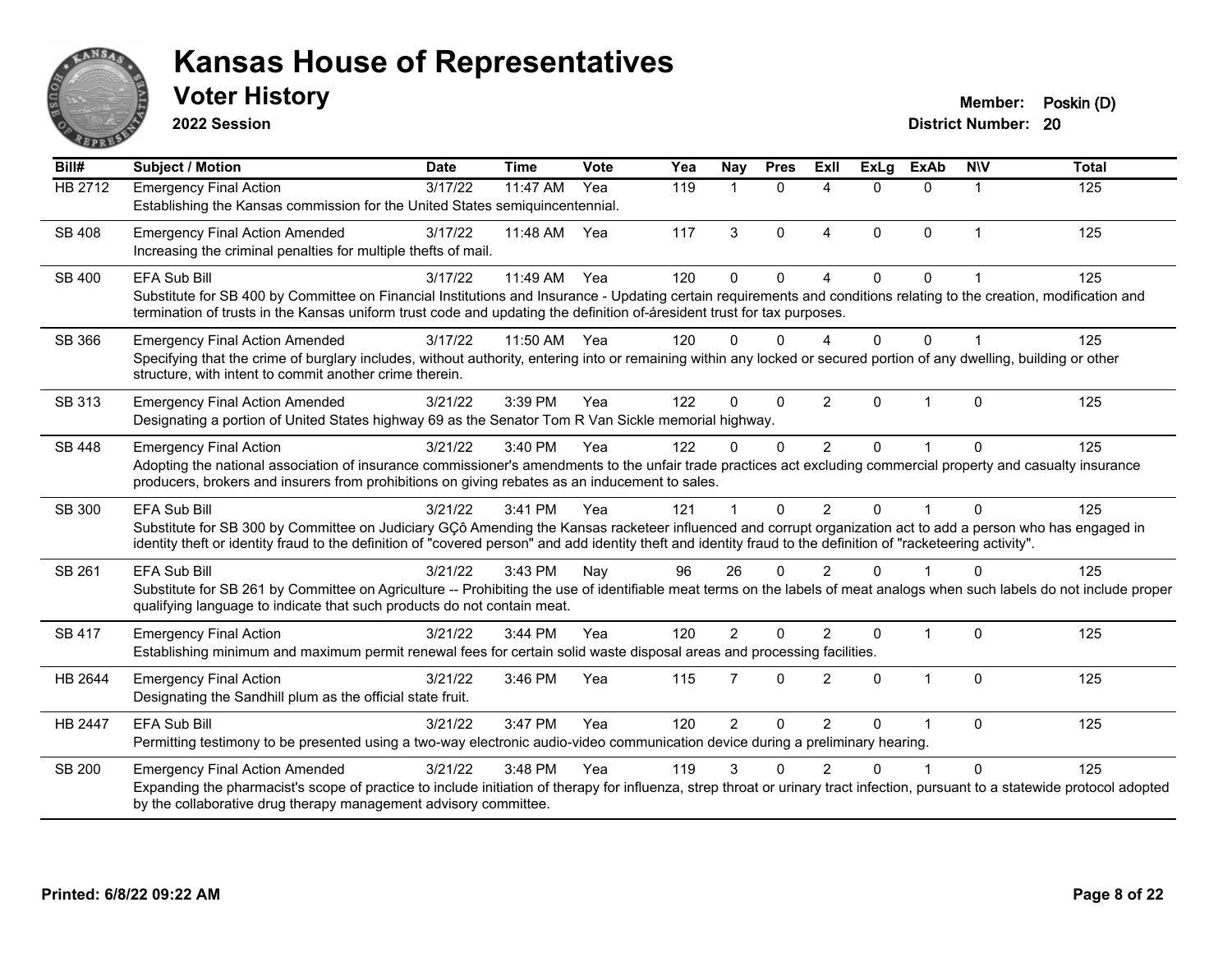

**2022 Session**

| Bill#         | <b>Subject / Motion</b>                                                                                                                                                                                                                                                                                                                                                                                                                                                                                                                                                                                                                                                      | <b>Date</b> | <b>Time</b> | Vote | Yea | Nay            | <b>Pres</b>  | ExII           | <b>ExLg</b>  | <b>ExAb</b>  | <b>NIV</b> | Total |
|---------------|------------------------------------------------------------------------------------------------------------------------------------------------------------------------------------------------------------------------------------------------------------------------------------------------------------------------------------------------------------------------------------------------------------------------------------------------------------------------------------------------------------------------------------------------------------------------------------------------------------------------------------------------------------------------------|-------------|-------------|------|-----|----------------|--------------|----------------|--------------|--------------|------------|-------|
| SB 336        | <b>Emergency Final Action</b><br>Updating certain investment limitation requirements to provide increased options for Kansas domiciled life insurance companies investing in equity interests and<br>preferred stock.                                                                                                                                                                                                                                                                                                                                                                                                                                                        | 3/21/22     | 3:49 PM     | Yea  | 121 |                | $\Omega$     | 2              | $\Omega$     |              | $\Omega$   | 125   |
| HB 2253       | <b>Emergency Final Action Amended</b><br>Updating certain provisions of the prescription monitoring program act relating to program data, storage and access, increasing the membership of the advisory<br>committee and providing for setup and annual maintenance fees for program data integration.                                                                                                                                                                                                                                                                                                                                                                       | 3/21/22     | 3:50 PM     | Yea  | 121 | $\overline{1}$ | $\Omega$     | $\overline{2}$ | $\Omega$     | $\mathbf{1}$ | $\Omega$   | 125   |
| HB 2632       | <b>Emergency Final Action</b><br>Requiring a referral of an alleged victim of child abuse or neglect for a examination as part of an investigation, creating a program in the department of health and<br>environment to provide training and payment and defining child abuse review and evaluation providers, networks, examinations and referrals and child abuse medical<br>resource centers.                                                                                                                                                                                                                                                                            | 3/21/22     | 3:52 PM     | Yea  | 95  | 27             | 0            | $\overline{2}$ | $\Omega$     |              | $\Omega$   | 125   |
| SB 346        | <b>Emergency Final Action Amended</b><br>Allowing for the on-farm retail sale of milk and milk products, authorizing the secretary of agriculture to declare an imminent health hazard, extending certain milk and<br>dairy license fees and establishing certain standards for milk.                                                                                                                                                                                                                                                                                                                                                                                        | 3/21/22     | 3:53 PM     | Yea  | 119 | 3              | $\Omega$     | 2              | $\Omega$     |              | $\Omega$   | 125   |
| <b>SB 141</b> | <b>Emergency Final Action</b><br>Enacting the Kansas uniform directed trust act.                                                                                                                                                                                                                                                                                                                                                                                                                                                                                                                                                                                             | 3/21/22     | 3:54 PM     | Yea  | 122 | $\mathbf 0$    | $\mathbf 0$  | $\overline{2}$ | $\Omega$     | $\mathbf{1}$ | $\Omega$   | 125   |
| SB 343        | <b>Emergency Final Action Amended</b><br>Updating the term "hearing impaired"; to "hard of hearing"; in statutes related to persons with hearing loss.                                                                                                                                                                                                                                                                                                                                                                                                                                                                                                                       | 3/21/22     | 3:55 PM     | Yea  | 122 | $\Omega$       | $\Omega$     | 2              | $\Omega$     | $\mathbf 1$  | $\Omega$   | 125   |
| <b>SB 446</b> | <b>Emergency Final Action Amended</b><br>Designating bridges on U.S. highway 166 and K-66 highway as Veterans Memorial Bridge.                                                                                                                                                                                                                                                                                                                                                                                                                                                                                                                                               | 3/21/22     | 3:56 PM     | Yea  | 122 | $\Omega$       | $\Omega$     | $\overline{2}$ | $\mathbf{0}$ | $\mathbf{1}$ | $\Omega$   | 125   |
| SB 483        | <b>Emergency Final Action</b><br>Increasing criminal penalties for theft and criminal damage to property involving remote service units such as automated cash dispensing machines and automated<br>teller machines.                                                                                                                                                                                                                                                                                                                                                                                                                                                         | 3/21/22     | 3:57 PM     | Yea  | 122 | $\Omega$       | $\mathbf{0}$ | $\overline{2}$ | $\Omega$     |              | $\Omega$   | 125   |
| <b>SB 19</b>  | EFA Sub Bill<br>House Substitute for SB 19 by Committee on Energy, Utilities and Telecommunications - Implementing the 988 suicide prevention and mental health crisis hotline in<br>Kansas.                                                                                                                                                                                                                                                                                                                                                                                                                                                                                 | 3/21/22     | 3:58 PM     | Yea  | 114 | 8              | $\mathbf{0}$ | $\overline{2}$ | $\Omega$     |              | $\Omega$   | 125   |
| HB 2600       | <b>Emergency Final Action Amended</b><br>Authorizing the state board of regents on behalf of Emporia state university to sell certain real property in the city of Emporia, Lyon county, Kansas; the university of<br>Kansas to exchange and convey certain real property in Douglas county, Kansas, and to accept certain real property in Douglas county, Kansas, from the Kansas<br>university endowment association; Kansas state university to sell certain real property in Riley county and Cherokee county, Kansas, and Douglas county, Nebraska;<br>and Pittsburg state university to sell certain real property in the city of Pittsburg, Crawford county, Kansas. | 3/21/22     | 4:00 PM     | Yea  | 122 | $\Omega$       | $\Omega$     | $\overline{2}$ | $\Omega$     |              | $\Omega$   | 125   |
| SB 215        | <b>Emergency Final Action Amended</b><br>Transferring the authority for postsecondary driver's education programs and driver training schools from the state board of regents to the department of revenue.                                                                                                                                                                                                                                                                                                                                                                                                                                                                  | 3/21/22     | 4:01 PM     | Yea  | 122 | ∩              | U            | $\mathcal{P}$  | U            |              | $\Omega$   | 125   |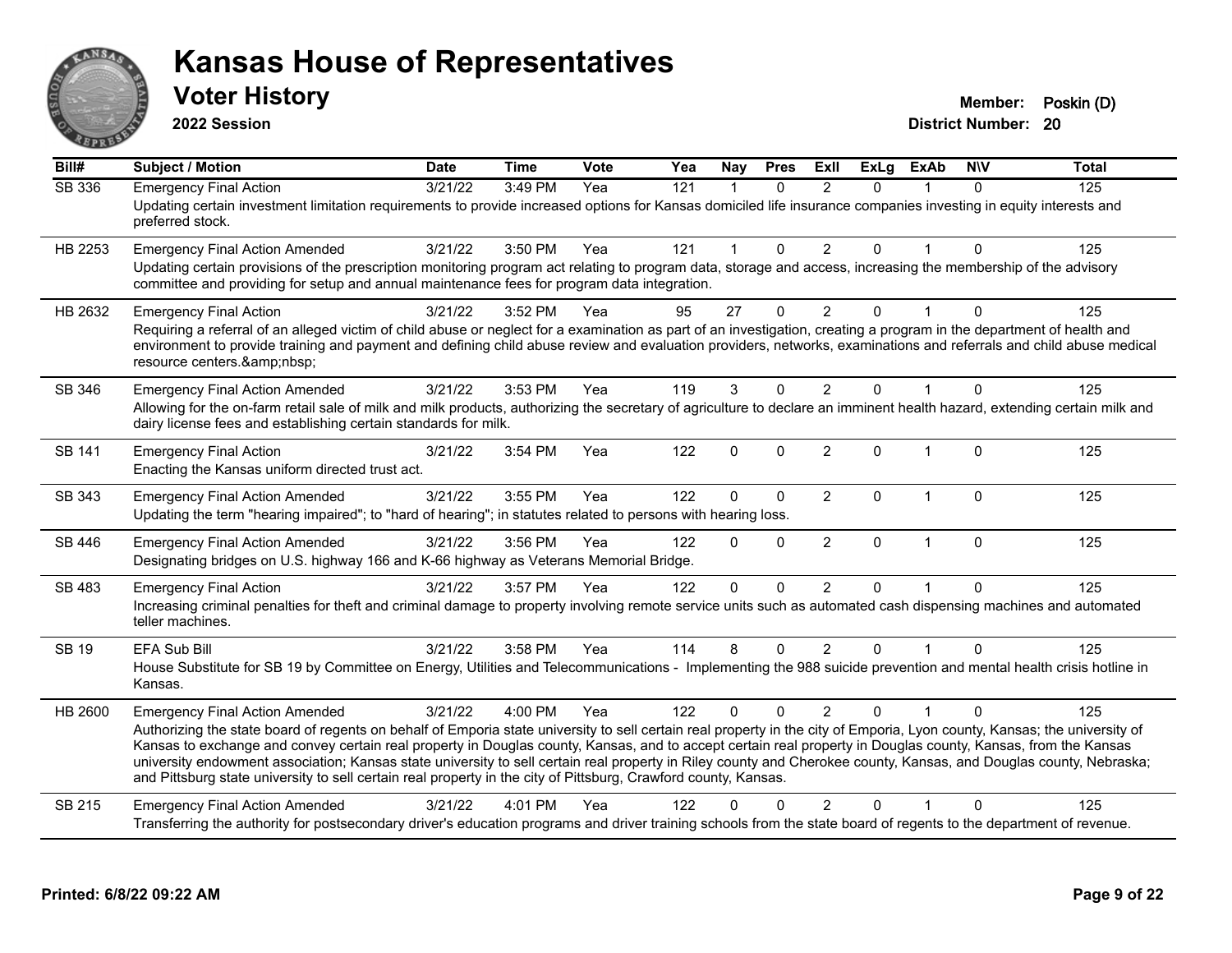

**2022 Session**

**Voter History Member: Poskin (D)** 

**District Number: 20**

| Bill#        | Subject / Motion                                                                                                                                                                                                                                                                | <b>Date</b> | <b>Time</b>  | <b>Vote</b> | Yea | Nay            | <b>Pres</b>  | ExII           | ExLg     | ExAb           | <b>NIV</b>     | <b>Total</b> |
|--------------|---------------------------------------------------------------------------------------------------------------------------------------------------------------------------------------------------------------------------------------------------------------------------------|-------------|--------------|-------------|-----|----------------|--------------|----------------|----------|----------------|----------------|--------------|
| <b>SB 28</b> | <b>EFA Sub Bill</b>                                                                                                                                                                                                                                                             | 3/21/22     | 4:02 PM      | Yea         | 120 | $\overline{2}$ | $\Omega$     | $\mathcal{P}$  | $\Omega$ |                | $\Omega$       | 125          |
|              | House Substitute for SB 28 by Committee on Insurance and Pensions - Enacting the pharmacy benefits manager licensure act and requiring licensure rather than<br>registration of such entities.                                                                                  |             |              |             |     |                |              |                |          |                |                |              |
| SB 419       | <b>Emergency Final Action</b>                                                                                                                                                                                                                                                   | 3/21/22     | 4:03 PM      | Yea         | 122 | $\mathbf 0$    | $\Omega$     | $\mathcal{P}$  | $\Omega$ |                | $\Omega$       | 125          |
|              | Allowing certain employees from the department of corrections to attend the Kansas law enforcement training center and including special agents of the department of<br>corrections in the definition of law enforcement officer under the Kansas law enforcement training act. |             |              |             |     |                |              |                |          |                |                |              |
| SB 440       | <b>Emergency Final Action</b>                                                                                                                                                                                                                                                   | 3/21/22     | 4:04 PM      | Yea         | 121 | $\Omega$       | $\mathbf{0}$ | $\overline{2}$ | 0        |                | $\overline{1}$ | 125          |
|              | Establishing when an occupational therapist may treat a patient without referral from a physician and requiring occupational therapists to maintain professional liability<br>insurance.                                                                                        |             |              |             |     |                |              |                |          |                |                |              |
| <b>SB 34</b> | <b>EFA Sub Bill Amended</b>                                                                                                                                                                                                                                                     | 3/21/22     | 4:06 PM      | Nay         | 88  | 34             | $\Omega$     | $\overline{2}$ | $\Omega$ |                | $\Omega$       | 125          |
|              | Substitute for SB 34 by Committee on Federal and State Affairs - Requiring review of administrative rules and regulations every five years.                                                                                                                                     |             |              |             |     |                |              |                |          |                |                |              |
| SB 453       | <b>Emergency Final Action Amended</b>                                                                                                                                                                                                                                           | 3/21/22     | 4:07 PM      | Yea         | 122 | $\mathbf{0}$   | $\Omega$     | $\overline{2}$ | $\Omega$ |                | $\Omega$       | 125          |
|              | Requiring adult care home certified aides who take training courses to demonstrate certain skills to successfully complete such training courses and requiring licensed<br>nurses to teach and evaluate such training courses.                                                  |             |              |             |     |                |              |                |          |                |                |              |
| SB 330       | <b>Emergency Final Action</b>                                                                                                                                                                                                                                                   | 3/21/22     | 4:08 PM      | Yea         | 122 | $\mathbf 0$    | $\mathbf{0}$ | $\overline{2}$ | $\Omega$ | $\overline{1}$ | $\Omega$       | 125          |
|              | Authorizing the construction of a memorial honoring Kansas gold star families.                                                                                                                                                                                                  |             |              |             |     |                |              |                |          |                |                |              |
| SB 331       | <b>Emergency Final Action Amended</b><br>Updating the version of risk-based capital instructions in effect.                                                                                                                                                                     | 3/21/22     | 4:09 PM      | Yea         | 121 | $\mathbf{1}$   | $\mathbf{0}$ | $\overline{2}$ | $\Omega$ | $\mathbf 1$    | $\Omega$       | 125          |
| SB 451       | <b>Emergency Final Action Amended</b>                                                                                                                                                                                                                                           | 3/21/22     | 4:10 PM      | Yea         | 122 | $\Omega$       | $\mathbf{0}$ | $\overline{2}$ | $\Omega$ | $\mathbf{1}$   | $\Omega$       | 125          |
|              | Requiring an individual to maintain enrollment on a tribal membership roll to receive a free permanent hunting license.                                                                                                                                                         |             |              |             |     |                |              |                |          |                |                |              |
| SB 479       | <b>Emergency Final Action Amended</b>                                                                                                                                                                                                                                           | 3/21/22     | 4:11 PM      | Yea         | 122 | $\Omega$       | $\Omega$     | $\mathcal{P}$  | $\Omega$ | $\mathbf{1}$   | $\Omega$       | 125          |
|              | Authorizing a permanent memorial commemorating the Kansas suffragist movement to be placed in the state capitol and establishing the Kansas suffragist memorial<br>fund.                                                                                                        |             |              |             |     |                |              |                |          |                |                |              |
| HB 2734      | <b>Emergency Final Action</b>                                                                                                                                                                                                                                                   | 3/21/22     | 4:12 PM      | Yea         | 122 | $\mathbf{0}$   | $\mathbf 0$  | $\overline{2}$ | $\Omega$ |                | $\Omega$       | 125          |
|              | Reinstating the social worker applicant option for board-approved postgraduate supervised experience and allowing master's and clinical level licensees to take the<br>baccalaureate addiction counselor test.                                                                  |             |              |             |     |                |              |                |          |                |                |              |
| SB 267       | Motion to Amend - Winn<br>Substitute for SB 267 by Committee on Ways and Means - Appropriations for FY 2021, FY 2022, FY 2023 and FY 2024 for various state agencies.                                                                                                           | 3/22/22     | 11:42 AM Yea |             | 44  | 76             | $\mathbf 0$  | $\mathbf{1}$   | 0        | $\overline{2}$ | $\overline{2}$ | 125          |
|              |                                                                                                                                                                                                                                                                                 |             |              |             |     |                |              |                |          | $\mathcal{P}$  |                |              |
| SB 267       | Motion to Amend - Gartner<br>Substitute for SB 267 by Committee on Ways and Means - Appropriations for FY 2021, FY 2022, FY 2023 and FY 2024 for various state agencies.                                                                                                        | 3/22/22     | 12:01 PM Yea |             | 37  | 84             | $\Omega$     |                | $\Omega$ |                |                | 125          |
|              |                                                                                                                                                                                                                                                                                 |             |              |             |     |                |              |                |          |                |                |              |
| SB 267       | Motion to Amend - Helgerson<br>Substitute for SB 267 by Committee on Ways and Means - Appropriations for FY 2021, FY 2022, FY 2023 and FY 2024 for various state agencies.                                                                                                      | 3/22/22     | 12:25 PM Yea |             | 49  | 72             | $\Omega$     |                | $\Omega$ | $\overline{2}$ |                | 125          |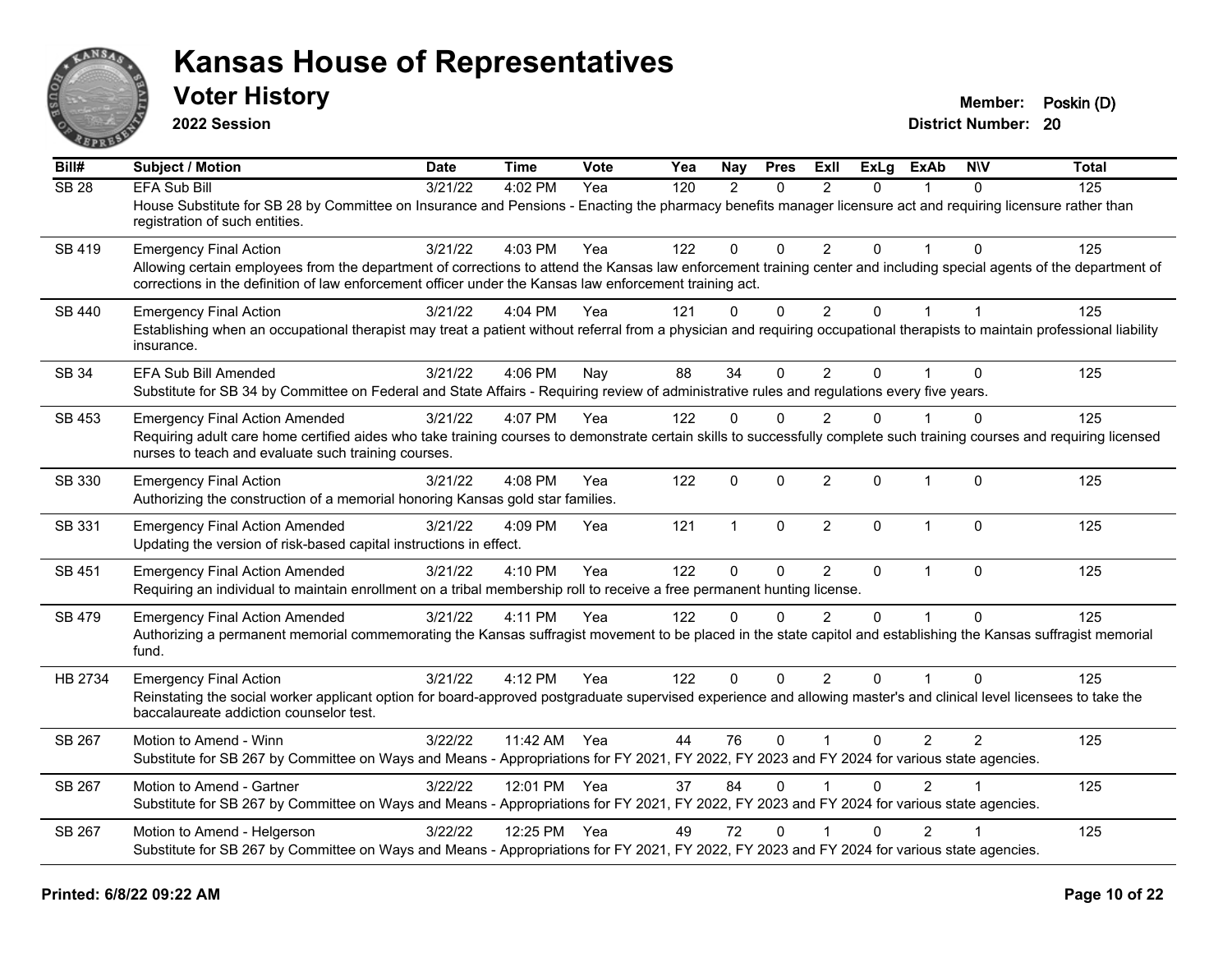

| Bill#         | Subject / Motion                                                                                                                                                                                                                                                                                                                                                                                                                                                                                                                                                                                                                                                                                                                                                                                                                                                                                                                                    | <b>Date</b> | <b>Time</b> | Vote | Yea | Nay             | <b>Pres</b>  | Exll         | <b>ExLg</b>  | <b>ExAb</b>    | <b>NIV</b>     | <b>Total</b> |
|---------------|-----------------------------------------------------------------------------------------------------------------------------------------------------------------------------------------------------------------------------------------------------------------------------------------------------------------------------------------------------------------------------------------------------------------------------------------------------------------------------------------------------------------------------------------------------------------------------------------------------------------------------------------------------------------------------------------------------------------------------------------------------------------------------------------------------------------------------------------------------------------------------------------------------------------------------------------------------|-------------|-------------|------|-----|-----------------|--------------|--------------|--------------|----------------|----------------|--------------|
| <b>SB 267</b> | Motion to Amend - Helgerson<br>Substitute for SB 267 by Committee on Ways and Means - Appropriations for FY 2021, FY 2022, FY 2023 and FY 2024 for various state agencies.                                                                                                                                                                                                                                                                                                                                                                                                                                                                                                                                                                                                                                                                                                                                                                          | 3/22/22     | 1:06 PM     | Yea  | 36  | $\overline{81}$ | $\mathbf{0}$ | $\mathbf{1}$ | $\Omega$     | $\overline{2}$ | 5              | 125          |
| HB 2512       | Motion to Amend - Ousley<br>Substitute for Substitute for HB 2512 by Committee on K-12 Education Budget - Making appropriations for the Kansas state department of education for FY 2022, FY<br>2023 and FY 2024, establishing requirements relating to academic achievement and third-grade literacy, authorizing credits to be earned through alternative educational<br>opportunities, requiring KSHSAA members and employees to report child abuse and neglect, requiring boards of education of school districts to consider district needs<br>assessments and academic assessments when approving district budgets, authorizing part-time enrollment for certain students, establishing an alternative graduation<br>rate calculation for virtual schools, providing virtual school state aid for credit deficient students and amending the age of initial eligibility for the tax credit for low income<br>students scholarship program.    | 3/22/22     | 2:02 PM     | Yea  | 58  | 54              | $\mathbf 0$  |              | $\Omega$     | $\overline{2}$ | 10             | 125          |
| HB 2512       | Motion to Amend - Hoye<br>Substitute for Substitute for HB 2512 by Committee on K-12 Education Budget - Making appropriations for the Kansas state department of education for FY 2022, FY<br>2023 and FY 2024, establishing requirements relating to academic achievement and third-grade literacy, authorizing credits to be earned through alternative educational<br>opportunities, requiring KSHSAA members and employees to report child abuse and neglect, requiring boards of education of school districts to consider district needs<br>assessments and academic assessments when approving district budgets, authorizing part-time enrollment for certain students, establishing an alternative graduation<br>rate calculation for virtual schools, providing virtual school state aid for credit deficient students and amending the age of initial eligibility for the tax credit for low income<br>students scholarship program.      | 3/22/22     | 2:13 PM     | Yea  | 38  | 81              | 0            |              | 0            | 2              | 3              | 125          |
| HB 2512       | Motion to Amend - Hoye<br>Substitute for Substitute for HB 2512 by Committee on K-12 Education Budget - Making appropriations for the Kansas state department of education for FY 2022, FY<br>2023 and FY 2024, establishing requirements relating to academic achievement and third-grade literacy, authorizing credits to be earned through alternative educational<br>opportunities, requiring KSHSAA members and employees to report child abuse and neglect, requiring boards of education of school districts to consider district needs<br>assessments and academic assessments when approving district budgets, authorizing part-time enrollment for certain students, establishing an alternative graduation<br>rate calculation for virtual schools, providing virtual school state aid for credit deficient students and amending the age of initial eligibility for the tax credit for low income<br>students scholarship program.      | 3/22/22     | 2:18 PM     | Yea  | 44  | 73              | $\mathbf 0$  |              | $\Omega$     | 2              | 5              | 125          |
| HB 2512       | Motion to reconsider action<br>Substitute for Substitute for HB 2512 by Committee on K-12 Education Budget - Making appropriations for the Kansas state department of education for FY 2022, FY<br>2023 and FY 2024, establishing requirements relating to academic achievement and third-grade literacy, authorizing credits to be earned through alternative educational<br>opportunities, requiring KSHSAA members and employees to report child abuse and neglect, requiring boards of education of school districts to consider district needs<br>assessments and academic assessments when approving district budgets, authorizing part-time enrollment for certain students, establishing an alternative graduation<br>rate calculation for virtual schools, providing virtual school state aid for credit deficient students and amending the age of initial eligibility for the tax credit for low income<br>students scholarship program. | 3/22/22     | 2:24 PM     | Nay  | 75  | 45              | 0            |              | $\Omega$     | $\overline{2}$ | 2              | 125          |
| HB 2512       | Motion to Amend - Ousley<br>Substitute for Substitute for HB 2512 by Committee on K-12 Education Budget - Making appropriations for the Kansas state department of education for FY 2022, FY<br>2023 and FY 2024, establishing requirements relating to academic achievement and third-grade literacy, authorizing credits to be earned through alternative educational<br>opportunities, requiring KSHSAA members and employees to report child abuse and neglect, requiring boards of education of school districts to consider district needs<br>assessments and academic assessments when approving district budgets, authorizing part-time enrollment for certain students, establishing an alternative graduation<br>rate calculation for virtual schools, providing virtual school state aid for credit deficient students and amending the age of initial eligibility for the tax credit for low income<br>students scholarship program.    | 3/22/22     | 2:30 PM     | Yea  | 50  | 70              | $\mathbf 0$  | $\mathbf{1}$ | $\mathbf{0}$ | $\overline{2}$ | $\overline{2}$ | 125          |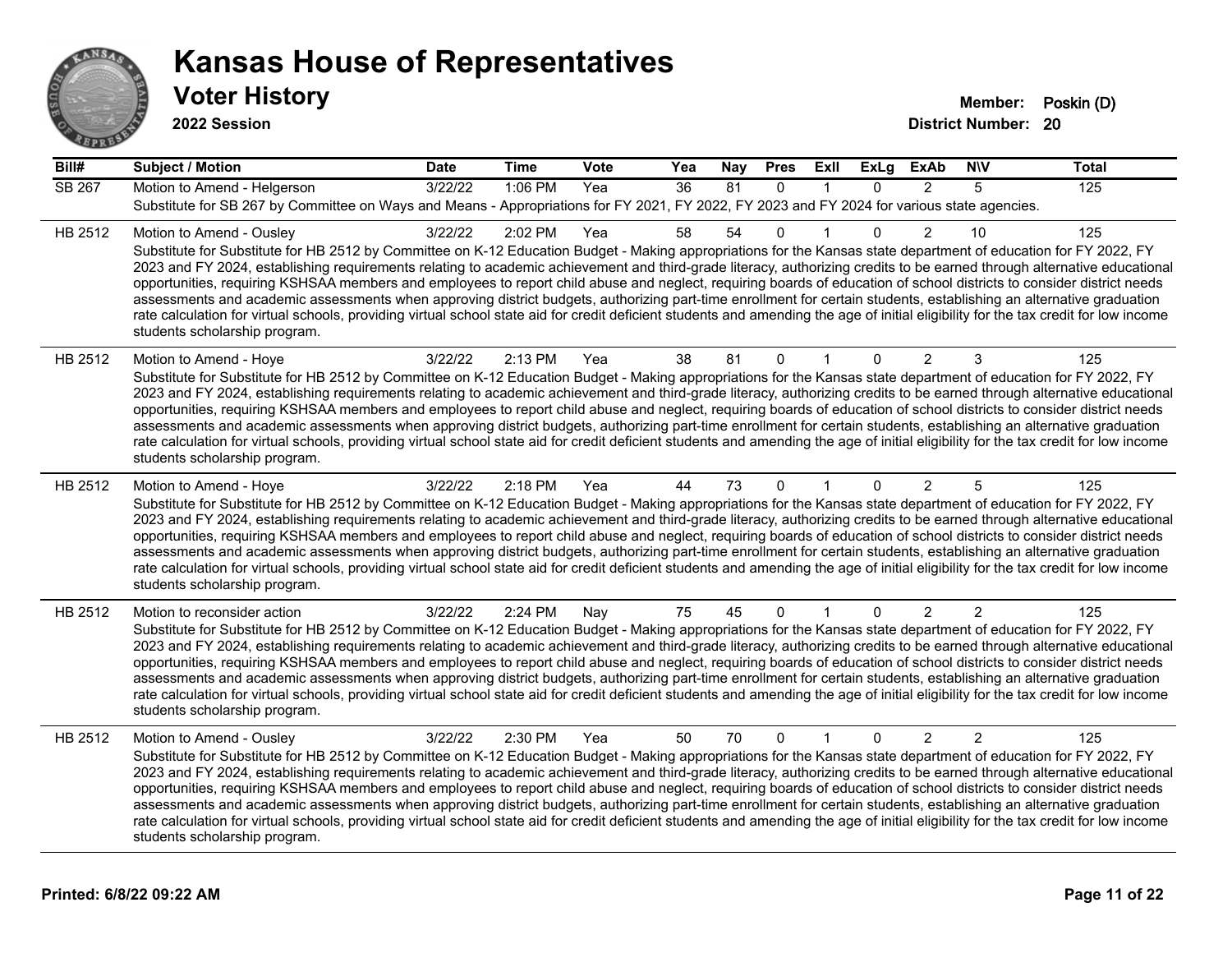

| Bill#         | <b>Subject / Motion</b>                                                                                                                                                                                                                                                                                                                                                                                                                                                                                                                                                                                                                                                                                                                                                                                                                                                                                                                               | <b>Date</b> | <b>Time</b> | Vote | Yea | Nay      | <b>Pres</b>  | ExII           | ExLg     | <b>ExAb</b>  | <b>NIV</b>   | <b>Total</b> |
|---------------|-------------------------------------------------------------------------------------------------------------------------------------------------------------------------------------------------------------------------------------------------------------------------------------------------------------------------------------------------------------------------------------------------------------------------------------------------------------------------------------------------------------------------------------------------------------------------------------------------------------------------------------------------------------------------------------------------------------------------------------------------------------------------------------------------------------------------------------------------------------------------------------------------------------------------------------------------------|-------------|-------------|------|-----|----------|--------------|----------------|----------|--------------|--------------|--------------|
| HB 2631       | Motion to Amend - Carmichael<br>Enacting the career technical education credential and transition incentive for employment success act to provide additional state aid for school districts based on<br>students obtaining a credential.                                                                                                                                                                                                                                                                                                                                                                                                                                                                                                                                                                                                                                                                                                              | 3/22/22     | 8:36 PM     | Yea  | 57  | 62       | $\Omega$     |                | $\Omega$ | 2            | 3            | 125          |
| HB 2512       | Final Action Sub Bill Amended<br>Substitute for Substitute for HB 2512 by Committee on K-12 Education Budget - Making appropriations for the Kansas state department of education for FY 2022, FY<br>2023 and FY 2024, establishing requirements relating to academic achievement and third-grade literacy, authorizing credits to be earned through alternative educational<br>opportunities, requiring KSHSAA members and employees to report child abuse and neglect, requiring boards of education of school districts to consider district needs<br>assessments and academic assessments when approving district budgets, authorizing part-time enrollment for certain students, establishing an alternative graduation<br>rate calculation for virtual schools, providing virtual school state aid for credit deficient students and amending the age of initial eligibility for the tax credit for low income<br>students scholarship program. | 3/23/22     | 10:24 AM    | Nay  | 76  | 46       | $\Omega$     | $\overline{2}$ | $\Omega$ | 1            | $\mathbf{0}$ | 125          |
| HB 2609       | <b>Final Action</b><br>Allowing restricted driver's license holders to drive to and from worship services for any religious organizations at age 15.                                                                                                                                                                                                                                                                                                                                                                                                                                                                                                                                                                                                                                                                                                                                                                                                  | 3/23/22     | 10:25 AM    | Yea  | 95  | 27       | $\mathbf{0}$ | $\overline{2}$ | $\Omega$ | $\mathbf 1$  | $\Omega$     | 125          |
| HB 2615       | Final Action Sub Bill Amended<br>Substitute for HB 2615 by Committee on K-12 Education Budget - Allowing K-12 students to transfer to and attend school in any school district in the state.                                                                                                                                                                                                                                                                                                                                                                                                                                                                                                                                                                                                                                                                                                                                                          | 3/23/22     | 10:27 AM    | Nay  | 63  | 59       | $\Omega$     | $\overline{2}$ | $\Omega$ | $\mathbf{1}$ | $\Omega$     | 125          |
| HB 2631       | <b>Final Action Amended</b><br>Enacting the career technical education credential and transition incentive for employment success act to provide additional state aid for school districts based on<br>students obtaining a credential.                                                                                                                                                                                                                                                                                                                                                                                                                                                                                                                                                                                                                                                                                                               | 3/23/22     | 10:28 AM    | Yea  | 122 | $\Omega$ | $\Omega$     | 2              | 0        |              | $\Omega$     | 125          |
| HB 2717       | <b>Final Action Amended</b><br>Prohibiting any municipality from preventing the enforcement of federal immigration laws, requiring municipal law enforcement agencies to provide written notice to each<br>law enforcement officer of the officer's duty to cooperate with state and federal agencies in the enforcement of immigration laws and requiring any municipal<br>identification card to state on its face that it is not valid for state identification.                                                                                                                                                                                                                                                                                                                                                                                                                                                                                   | 3/23/22     | 10:30 AM    | Nay  | 84  | 38       | $\mathbf{0}$ | 2              | $\Omega$ |              | $\mathbf{0}$ | 125          |
| HB 2737       | <b>Final Action Sub Bill</b><br>Substitute for HB 2737 by Committee on Redistricting - Proposing state representative redistricting plan free state 3f.                                                                                                                                                                                                                                                                                                                                                                                                                                                                                                                                                                                                                                                                                                                                                                                               | 3/23/22     | 10:32 AM    | Yea  | 112 | 10       | $\Omega$     | $\overline{2}$ | $\Omega$ | $\mathbf 1$  | $\Omega$     | 125          |
| <b>SB 161</b> | <b>Final Action Amended</b><br>Providing for the use of personal package delivery devices on sidewalks and crosswalks, exempting such devices from motor vehicle regulation and limiting additional<br>municipal regulation.                                                                                                                                                                                                                                                                                                                                                                                                                                                                                                                                                                                                                                                                                                                          | 3/23/22     | 10:34 AM    | Nay  | 75  | 47       | $\mathbf{0}$ | 2              | $\Omega$ |              | $\mathbf{0}$ | 125          |
| SB 199        | <b>Final Action Amended</b><br>Providing for short-term, limited-duration health plans.                                                                                                                                                                                                                                                                                                                                                                                                                                                                                                                                                                                                                                                                                                                                                                                                                                                               | 3/23/22     | 10:35 AM    | Nay  | 73  | 49       | 0            | $\overline{2}$ | 0        | $\mathbf{1}$ | $\Omega$     | 125          |
| <b>SB 267</b> | Final Action Sub Bill Amended<br>House Substitute for Substitute for SB 267 by Committee on Appropriations - Appropriations for FY 2022, FY 2023, FY 2024, and FY 2025 for various state agencies                                                                                                                                                                                                                                                                                                                                                                                                                                                                                                                                                                                                                                                                                                                                                     | 3/23/22     | 10:38 AM    | Nay  | 73  | 49       | $\Omega$     | 2              | $\Omega$ | $\mathbf{1}$ | $\Omega$     | 125          |
| SB 367        | <b>Final Action</b><br>Requiring officers to file copies of receipts with the court when property is seized under a search warrant and providing requirements and procedures for destruction or<br>disposition of dangerous drugs and return or disposition of weapons.                                                                                                                                                                                                                                                                                                                                                                                                                                                                                                                                                                                                                                                                               | 3/23/22     | 10:39 AM    | Yea  | 122 | $\Omega$ | $\Omega$     | $\overline{2}$ | 0        | 1            | $\Omega$     | 125          |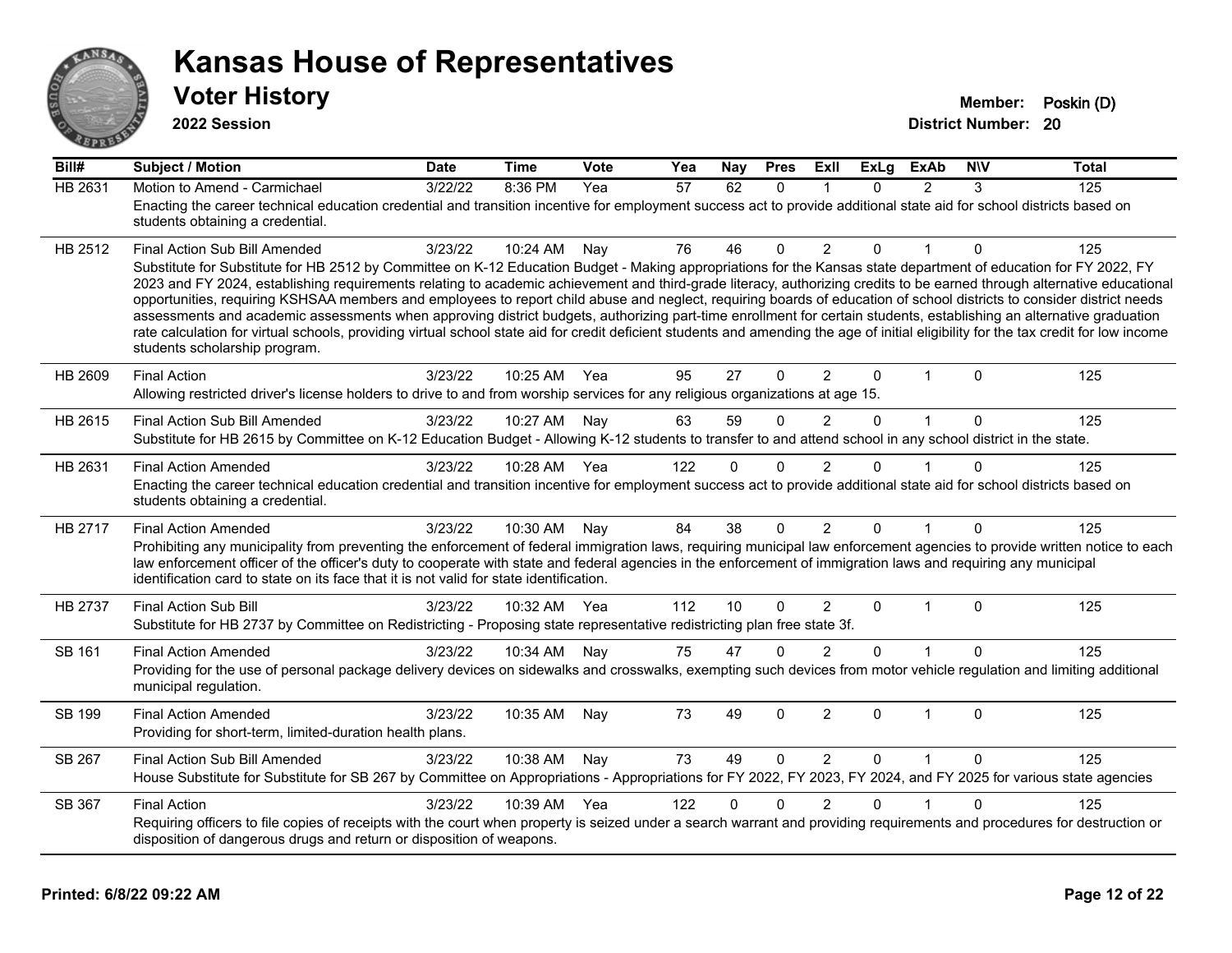

**2022 Session**

| Bill#         | <b>Subject / Motion</b>                                                                                                                                                                                                                                                                                                                                                                                                                                                                                        | <b>Date</b> | <b>Time</b>  | <b>Vote</b> | Yea | Nay          | <b>Pres</b>    | Exll           | <b>ExLg</b>  | <b>ExAb</b>  | <b>NIV</b>   | <b>Total</b> |
|---------------|----------------------------------------------------------------------------------------------------------------------------------------------------------------------------------------------------------------------------------------------------------------------------------------------------------------------------------------------------------------------------------------------------------------------------------------------------------------------------------------------------------------|-------------|--------------|-------------|-----|--------------|----------------|----------------|--------------|--------------|--------------|--------------|
| <b>SB 493</b> | <b>Final Action Amended</b><br>Prohibiting cities and counties from regulating plastic and other containers designed for the consumption, transportation or protection of merchandise, food or<br>beverages.                                                                                                                                                                                                                                                                                                   | 3/23/22     | 10:40 AM     | <b>Nay</b>  | 74  | 48           | $\Omega$       | 2              | $\Omega$     |              | $\Omega$     | 125          |
| HB 2231       | Motion to Concur<br>Amending the definition of the crime of conducting a pyramid promotional scheme, providing for an exemption and defining key terms.                                                                                                                                                                                                                                                                                                                                                        | 3/23/22     | 10:43 AM     | Yea         | 118 | 3            | 1              | $\overline{2}$ | $\Omega$     |              | $\mathbf{0}$ | 125          |
| SB 506        | <b>Emergency Final Action</b><br>Providing for the north central Kansas down syndrome society distinctive license plate.                                                                                                                                                                                                                                                                                                                                                                                       | 3/23/22     | 12:48 PM     | Yea         | 117 | 5            | $\Omega$       | $\overline{2}$ | $\Omega$     |              | $\mathbf{0}$ | 125          |
| SB 434        | <b>Emergency Final Action</b><br>Creating exemptions in the open records act for records that contain captured license plate data or that pertain to the location of an automated license plate recognition<br>system.                                                                                                                                                                                                                                                                                         | 3/23/22     | 12:49 PM     | Yea         | 122 | 0            | $\mathbf 0$    | $\overline{2}$ | $\Omega$     |              | 0            | 125          |
| HB 2340       | <b>Emergency Final Action Amended</b><br>Increasing the minimum age to 21 to purchase or possess cigarettes and tobacco products.                                                                                                                                                                                                                                                                                                                                                                              | 3/23/22     | 12:50 PM Yea |             | 79  | 43           | $\mathbf 0$    | $\overline{2}$ | $\mathbf{0}$ | $\mathbf{1}$ | $\mathbf{0}$ | 125          |
| HB 2492       | <b>Emergency Final Action Amended</b><br>Submitting claims against the state by the joint committee on special claims against the state.                                                                                                                                                                                                                                                                                                                                                                       | 3/23/22     | 12:52 PM     | Yea         | 116 | 6            | $\Omega$       | $\overline{2}$ | $\Omega$     | $\mathbf{1}$ | $\mathbf{0}$ | 125          |
| <b>SB 12</b>  | <b>Emergency Final Action Amended</b><br>Requiring the Kansas department for children and families to implement performance-based contracts.                                                                                                                                                                                                                                                                                                                                                                   | 3/23/22     | 12:53 PM     | Yea         | 117 | 5            | $\mathbf 0$    | $\overline{2}$ | $\mathbf{0}$ | $\mathbf{1}$ | $\mathbf{0}$ | 125          |
| HB 2502       | <b>Emergency Final Action Amended</b><br>Authorizing retail liquor stores to sell and deliver alcoholic liquor and cereal malt beverages to a caterer, public venue, club or drinking establishment located in any<br>county.                                                                                                                                                                                                                                                                                  | 3/23/22     | 12:54 PM Yea |             | 112 | 10           | $\mathbf 0$    | $\overline{2}$ | $\Omega$     |              | $\Omega$     | 125          |
| HB 2716       | <b>Emergency Final Action</b><br>Concerning the authorization of educational benefits for spouses and dependents of deceased, injured or disabled public safety officers and employees and certain<br>deceased, injured or disabled military personnel and prisoners of war; definitions; increasing the limitation on reimbursements to Kansas educational institutions.                                                                                                                                      | 3/23/22     | 12:55 PM     | Yea         | 122 | $\mathbf{0}$ | $\mathbf{0}$   | $\overline{2}$ | $\Omega$     |              | $\Omega$     | 125          |
| HB 2495       | <b>Emergency Final Action Amended</b><br>Prohibiting the disclosure of personal information about a person's affiliation with an entity that is exempt from federal income taxation under section 501(c) of the<br>federal internal revenue code.                                                                                                                                                                                                                                                              | 3/23/22     | 12:56 PM Yea |             | 107 | 13           | $\mathfrak{p}$ | $\overline{2}$ | $\Omega$     |              | $\Omega$     | 125          |
| SB 150        | <b>Emergency Final Action Amended</b><br>Defining and prohibiting certain deceptive lawsuit advertising practices and restricting the use or disclosure of protected health information to solicit individuals for legal<br>services.                                                                                                                                                                                                                                                                          | 3/23/22     | 12:59 PM     | Nay         | 75  | 47           | $\mathbf 0$    | $\overline{2}$ | $\Omega$     |              | $\Omega$     | 125          |
| SB 450        | <b>Emergency Final Action</b><br>Sub for SB 450 by Committee on Financial Institutions and Insurance: Eliminating the crediting to the Kansas public employees retirement fund of 80% of the proceeds<br>from the sale of surplus real estate, authorizing state educational institutions to sell and convey real property given to such state educational institutions as an<br>endowment, bequest or gift and authorizing the state board of regents to adopt policies relating to such sale and conveyance. | 3/23/22     | 1:00 PM      | Yea         | 117 | 5            | $\Omega$       | 2              | $\Omega$     |              | $\Omega$     | 125          |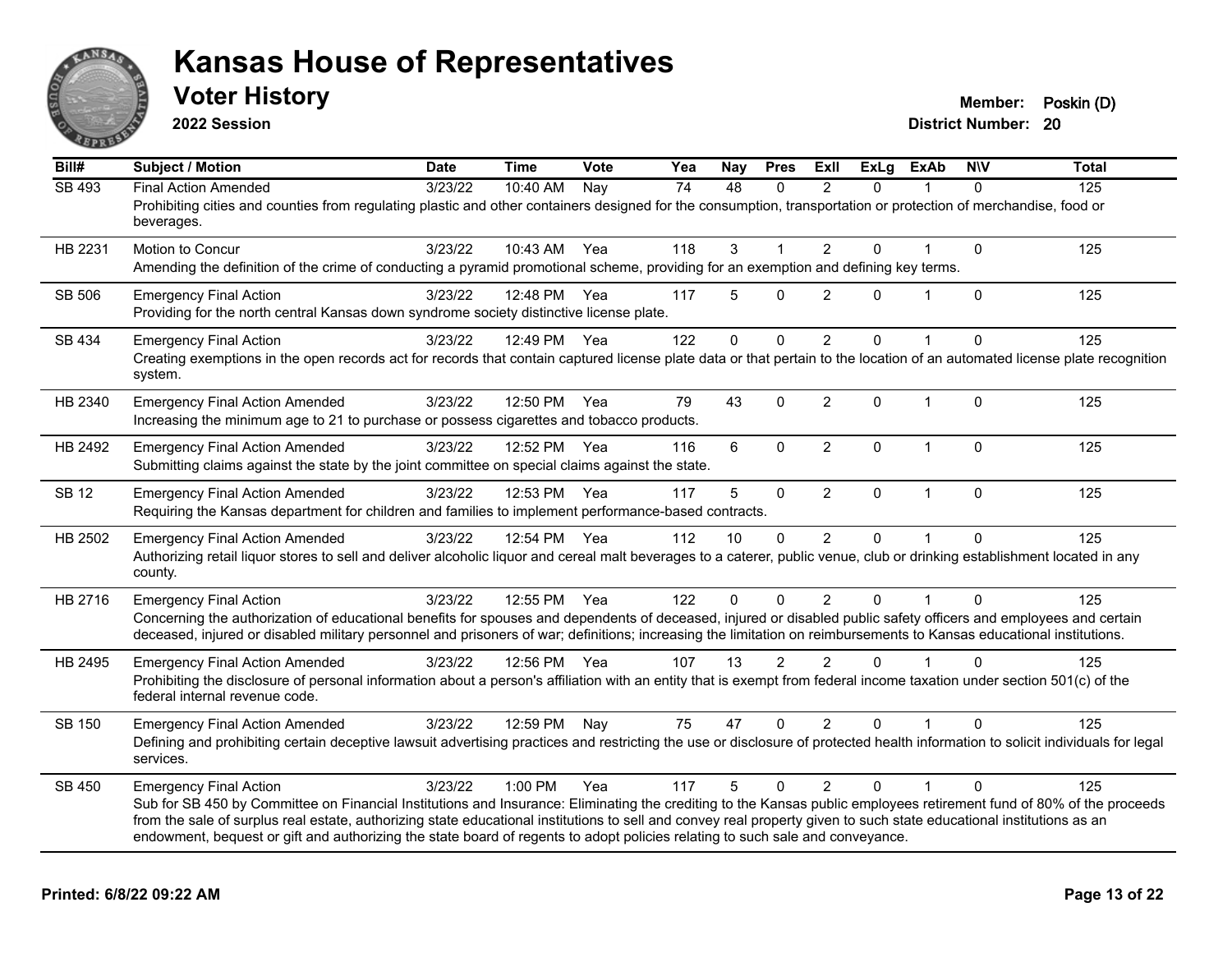

**2022 Session**

| Bill#          | <b>Subject / Motion</b>                                                                                                                                                                                                                                                                                                                                 | <b>Date</b> | <b>Time</b> | Vote | Yea | Nay            | <b>Pres</b>  | ExII                    | <b>ExLg</b> | <b>ExAb</b>    | <b>NIV</b>     | <b>Total</b> |
|----------------|---------------------------------------------------------------------------------------------------------------------------------------------------------------------------------------------------------------------------------------------------------------------------------------------------------------------------------------------------------|-------------|-------------|------|-----|----------------|--------------|-------------------------|-------------|----------------|----------------|--------------|
| <b>HB 2504</b> | <b>Emergency Final Action Sub Bill</b><br>Substitute for HB 2504 by Committee on Transportation - Allowing the printing of the international symbol of access for disabled veteran distinctive license plates and<br>certain parking privileges for disabled veterans who meet certain physical disability definitions.                                 | 3/23/22     | 1:01 PM     | Yea  | 122 | $\Omega$       | $\mathbf{0}$ | $\overline{2}$          | $\Omega$    | 1              | $\Omega$       | 125          |
| <b>SB 405</b>  | <b>Emergency Final Action Amended</b><br>Authorizing the state historical society to convey certain real property to the Shawnee Tribe.                                                                                                                                                                                                                 | 3/23/22     | 1:02 PM     | Yea  | 122 | 0              | $\Omega$     | $\overline{2}$          | $\Omega$    | $\overline{1}$ | $\Omega$       | 125          |
| HB 2697        | <b>Emergency Final Action Amended</b><br>Making changes to the process for evaluating and treating people who are undergoing evaluation for competency to stand trial and allowing such evaluation and<br>treatment at various facilities.                                                                                                              | 3/23/22     | 1:02 PM     | Yea  | 122 | $\pmb{0}$      | $\mathbf 0$  | $\overline{2}$          | $\Omega$    | 1              | $\Omega$       | 125          |
| HB 2596        | <b>Emergency Final Action Amended</b><br>Authorizing the board of education of a school district to contract with transportation network companies to provide certain transportation services.                                                                                                                                                          | 3/23/22     | 1:03 PM     | Yea  | 122 | 0              | $\Omega$     | $\overline{2}$          | $\Omega$    |                | $\Omega$       | 125          |
| SB 563         | EFA Sub Bill Amended<br>Substitute for SB 563 by Committee on Redistricting - Proposing state senatorial redistricting plan liberty three.                                                                                                                                                                                                              | 3/23/22     | 1:36 PM     | Yea  | 112 | 9              | $\mathbf{0}$ | $\overline{2}$          | $\Omega$    | $\overline{2}$ | $\Omega$       | 125          |
| HB 2458        | Motion to Concur<br>Senate Substitute for HB 2458 by Committee on Transportation - Limiting the liability of optometrists and ophthalmologists who report information to the division of<br>vehicles relating to a person's vision.                                                                                                                     | 3/29/22     | 10:43 AM    | Yea  | 121 | 0              | $\Omega$     | 2                       | $\Omega$    | $\overline{2}$ | $\Omega$       | 125          |
| HB 2228        | Motion to Concur<br>Requiring law enforcement agencies to adopt a policy regarding submission of sexual assault evidence kits and allowing evidence collection at child advocacy centers<br>or other facilities.                                                                                                                                        | 3/29/22     | 10:46 AM    | Yea  | 121 | $\Omega$       | 0            | $\overline{2}$          | $\Omega$    | $\overline{2}$ | $\Omega$       | 125          |
| HB 2075        | Mot to Concur in Conference<br>Allowing venue for an adoption when the state is the agency to be where the state agency or its subcontracting agency has an office.                                                                                                                                                                                     | 3/29/22     | 10:49 AM    | Yea  | 121 | $\Omega$       | $\mathbf{0}$ | $\overline{2}$          | $\Omega$    | $\overline{2}$ | $\Omega$       | 125          |
| HB 2537        | Mot to Concur in Conference<br>Requiring the insurance department to hold a hearing in cases involving an order under the Kansas administrative procedure act.                                                                                                                                                                                          | 3/29/22     | 10:51 AM    | Yea  | 121 | $\Omega$       | $\Omega$     | $\mathfrak{p}$          | 0           | $\overline{2}$ | $\Omega$       | 125          |
| HB 2605        | <b>Motion to Concur</b><br>Increasing the rural population requirement maximum for the veterinary training program for rural Kansas and creating a food animal percentage requirement that may<br>be fulfilled in lieu thereof.                                                                                                                         | 3/29/22     | 10:54 AM    | Yea  | 119 | $\overline{2}$ | $\mathbf 0$  | 2                       | 0           | $\overline{2}$ | $\Omega$       | 125          |
| HB 2607        | Mot to Concur in Conference<br>Clarifying the time limitations for habeas corpus claims, requiring earlier notice of anticipated release from custody of a person who may be a sexually violent predator to<br>the attorney general and a multidisciplinary team and specifying where such person will be detained during civil commitment proceedings. | 3/30/22     | 11:33 AM    | Yea  | 123 | $\Omega$       | $\mathbf{0}$ |                         | $\Omega$    | $\mathbf 0$    |                | 125          |
| HB 2564        | Mot to Concur in Conference<br>Updating the version of risk-based capital instructions in effect.                                                                                                                                                                                                                                                       | 3/30/22     | 11:35 AM    | Yea  | 123 | $\Omega$       | $\Omega$     | $\overline{\mathbf{1}}$ | $\Omega$    | $\Omega$       | $\overline{1}$ | 125          |
| HB 2386        | Motion to Concur<br>Establishing requirements for the payment and reimbursement of dental services by a dental benefit plan.                                                                                                                                                                                                                            | 3/30/22     | 11:38 AM    | Yea  | 120 | 3              | $\mathbf{0}$ | $\overline{1}$          | 0           | 0              | $\mathbf{1}$   | 125          |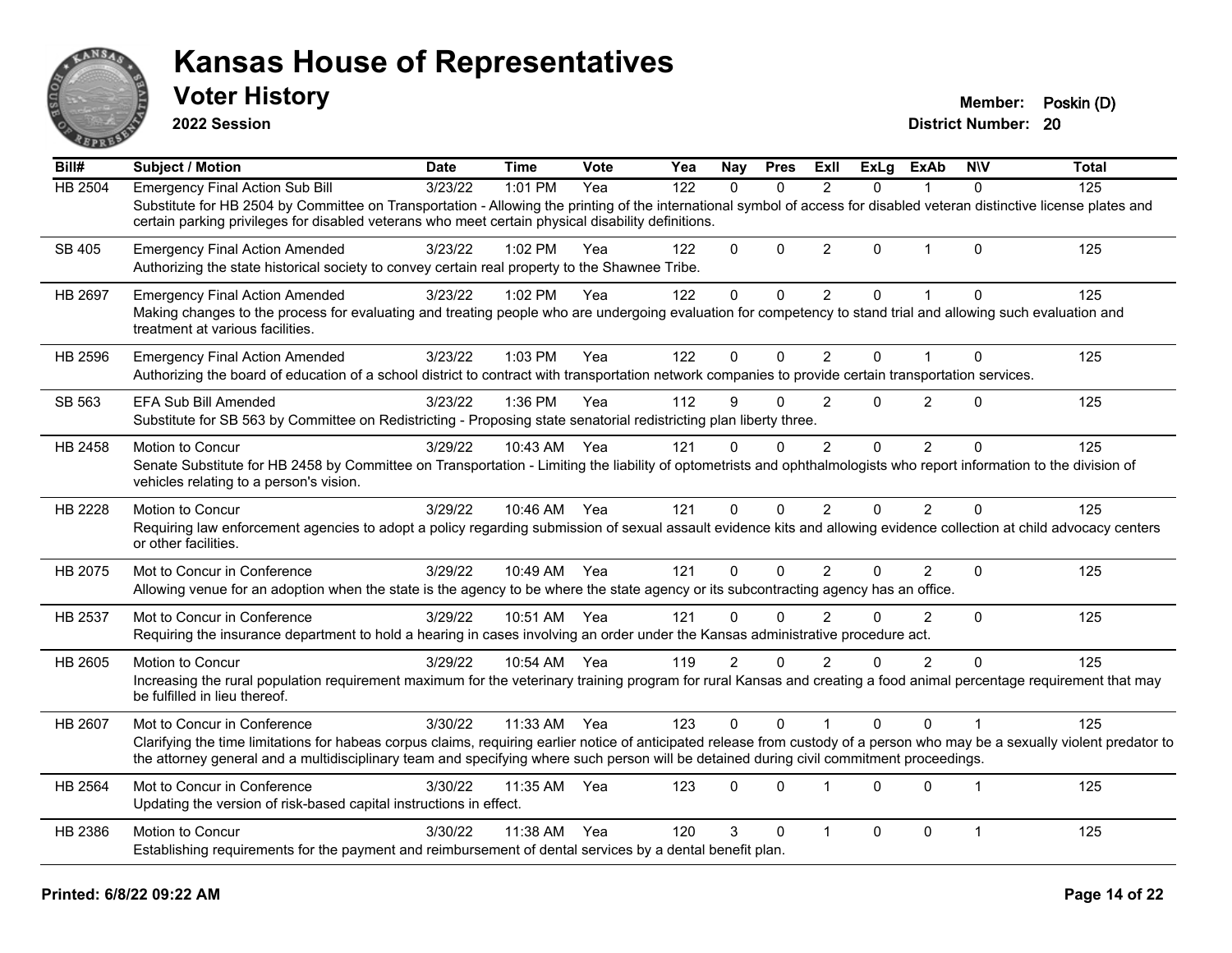

**2022 Session**

**District Number: 20 Voter History Member: Poskin (D)** 

**Bill# Subject / Motion Date Time Vote Yea Nay Pres Exll ExLg ExAb N\V Total** SB 62 Motion to adopt CCR 3/30/22 11:40 AM Yea 121 3 0 1 0 0 0 125 Amending the standards for school-administered vision screenings for students, establishing the Kansas children's vision health and school readiness commission and relating to the powers and duties of the Kansas commission for the deaf and hard of hearing with regard to registration of interpreters, communication access services guidelines and adoption of rules and regulations. SB 84 EFA Sub Bill Amended 3/30/22 12:45 PM Yea 88 36 0 1 0 0 0 125 House Substitute for Substitute for SB 84 by Committee on Federal and State Affairs - Authorizing sports wagering under the Kansas expanded lottery act. SB 563 Motion to adopt CCR 3/30/22 5:56 PM Nay 83 40 0 1 0 1 0 125 Substitute for SB 563 by Committee on Redistricting - Proposing state senatorial redistricting plan liberty three. HB 2476 Motion to adopt CCR and the 3/31/22 10:57 AM Yea 115 5 0 2 2 1 0 125 Providing for the silver star medal, bronze star medal, city of Hutchinson and daughters of the American revolution distinctive license plates and four distinctive license plates for the Kansas department of wildlife and parks; authorizing the printing of the international symbol of access for disabled veteran distinctive license plates and parking privileges for certain physically disabled veterans; allowing veteran distinctive license plate applicants to provide a DD214 form, DD form 2 (Retired) or a Kansas veteran driver's license as proof of veteran status. HB 2478 Motion to adopt CCR  $\frac{3}{31/22}$  10:59 AM Yea 120 0 0 2 2 1 0 125 Designating a portion of United States highway 166 as the SGT Evan S Parker memorial highway, a portion of U.S. highway 56 as the PFC Shane Austin memorial highway, a portion of United States highway 69 as the Senator Tom R Van Sickle memorial highway, a certain bridge on K-126 as the Dennis Crain memorial bridge, a portion of United States highway 69 as the AMM2c Walter Scott Brown memorial highway and bridges on K-66 highway as veterans memorial bridge. HB 2595 Motion to adopt CCR and the 3/31/22 11:00 AM Yea 119 1 0 2 2 1 0 125 Making certain antique vehicle titling procedures applicable to vehicles having a model year 60 years old or older. HB 2448 Motion to adopt CCR 3/31/22 2:55 PM Nay 70 46 0 5 0 2 2 125 Senate Substitute for HB 2448 by Committee on Public Health and Welfare - Requiring able-bodied adults without dependents to complete an employment and training program in order to receive food assistance. SB 446 Motion to adopt CCR and the 3/31/22 3:01 PM Nay 87 30 0 5 0 2 1 1 125 Allowing restricted driver's license holders beginning at age 15 to drive to and from religious activities held by any religious organization and providing for the electronic renewal of nondriver's identification card. SB 215 Motion to adopt CCR 3/31/22 3:04 PM Yea 117 0 0 5 0 2 1 125 Transferring the authority for postsecondary driver's education programs and driver training schools to the department of revenue and authorizing the board of education of a school district to contract with transportation network companies to provide certain transportation services. HB 2005 Motion to adopt CCR 3/31/22 3:11 PM Yea 73 45 0 5 0 2 0 125 Excluding hot water supply boilers that have a nominal water capacity not exceeding 120 gallons from the provisions of the boiler safety act; creating the elevator safety act to require safety standards, permit requirements, and insurance coverage for elevator contractors; requiring inspections of elevators and licensure for persons installing, repairing and inspecting elevators; creating an elevator safety advisory board; establishing duties for the state fire marshal.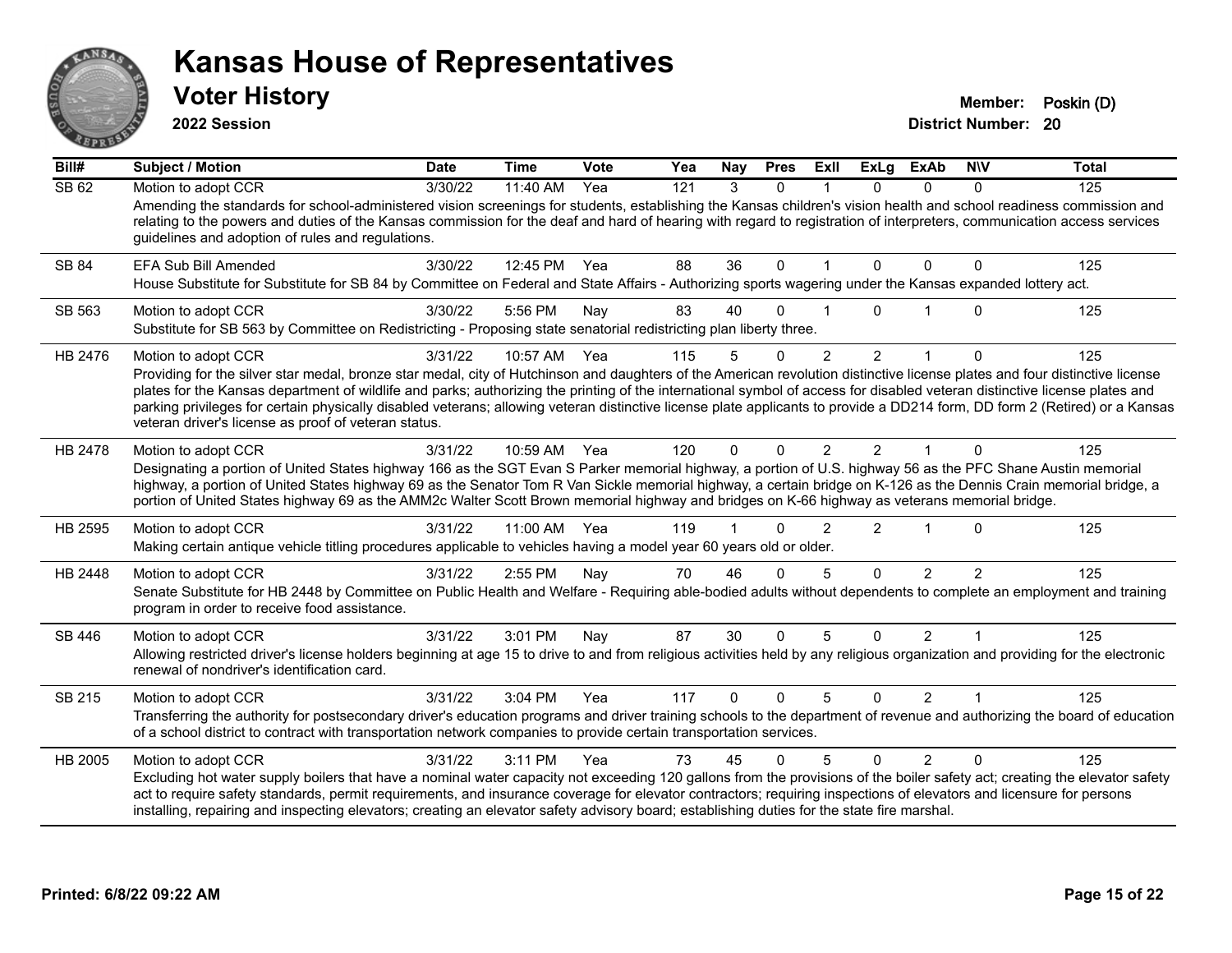

| Bill#            | <b>Subject / Motion</b>                                                                                                                                                                                                                                                                                                                                                                                                                                                                                                                                                                                                                                                                                                                                                                                                                                                                                                                         | <b>Date</b> | <b>Time</b>  | <b>Vote</b> | Yea | Nay            | <b>Pres</b>  | ExII | ExLg     | <b>ExAb</b>    | <b>NIV</b> | <b>Total</b> |
|------------------|-------------------------------------------------------------------------------------------------------------------------------------------------------------------------------------------------------------------------------------------------------------------------------------------------------------------------------------------------------------------------------------------------------------------------------------------------------------------------------------------------------------------------------------------------------------------------------------------------------------------------------------------------------------------------------------------------------------------------------------------------------------------------------------------------------------------------------------------------------------------------------------------------------------------------------------------------|-------------|--------------|-------------|-----|----------------|--------------|------|----------|----------------|------------|--------------|
| $\overline{SB2}$ | Motion to adopt CCR<br>Allowing consumption of beer, wine or other alcoholic liquor on the Kansas state fairgrounds; increasing the number of temporary permits an applicant may receive from                                                                                                                                                                                                                                                                                                                                                                                                                                                                                                                                                                                                                                                                                                                                                   | 3/31/22     | 4:51 PM      | Yea         | 86  | 31             | $\Omega$     | 5    | O.       | 3              | $\Omega$   | 125          |
|                  | four to 12 permits per year; limiting what cities, counties or townships may charge for a temporary permit to not more than \$25 per day; crediting a portion of moneys<br>collected from the liquor drink tax and the liquor enforcement tax to the state fair capital improvements fund; requiring that licensed farm wineries be issued a cereal<br>malt beverage retailer license if the statutory requirements for such retailer license are satisfied; authorizing retail liquor stores to sell and deliver alcoholic liquor and<br>cereal malt beverages to a caterer, public venue, club or drinking establishment located in any adjacent county any county with a comer located within two miles<br>measured along the adjacent county boundary; Increasing the percentage of alcohol by volume allowed to not more than 16% for domestic table wine and the domestic<br>fortified wine threshold to more than 16% alcohol by volume. |             |              |             |     |                |              |      |          |                |            |              |
| <b>HB 2087</b>   | Motion to adopt CCR                                                                                                                                                                                                                                                                                                                                                                                                                                                                                                                                                                                                                                                                                                                                                                                                                                                                                                                             | 3/31/22     | 4:54 PM      | Yea         | 105 | 12             | $\mathbf 0$  | 5    | $\Omega$ | 3              | $\Omega$   | 125          |
|                  | Limiting the review of certain rules and regulations by the director of the budget and requiring review of rules and regulations every five years.                                                                                                                                                                                                                                                                                                                                                                                                                                                                                                                                                                                                                                                                                                                                                                                              |             |              |             |     |                |              |      |          |                |            |              |
| HB 2559          | Motion to adopt CCR                                                                                                                                                                                                                                                                                                                                                                                                                                                                                                                                                                                                                                                                                                                                                                                                                                                                                                                             | 3/31/22     | 4:58 PM      | Yea         | 102 | 15             | $\mathbf{0}$ | 5    | 0        | 3              | $\Omega$   | 125          |
| HB 2489          | Mot to Concur in Conference                                                                                                                                                                                                                                                                                                                                                                                                                                                                                                                                                                                                                                                                                                                                                                                                                                                                                                                     | 3/31/22     | 5:01 PM      | Yea         | 117 | $\Omega$       | $\Omega$     | 5    | $\Omega$ | 3              | $\Omega$   | 125          |
|                  | Amending provisions of the technology-enabled fiduciary financial institutions act relating to out-of-state financial institutions, banks and trust companies conducting<br>fidfin transactions, fees and assessments, examinations, disclosures to consumers and requiring such institutions to be mandatory reporters for purposes of elder<br>abuse.                                                                                                                                                                                                                                                                                                                                                                                                                                                                                                                                                                                         |             |              |             |     |                |              |      |          |                |            |              |
| SB 91            | Motion to adopt CCR<br>House Substitute for SB 91 by Committee on Commerce, Labor and Economic Development - Providing liability protection for businesses, municipalities and<br>educational institutions that participate in high school work-based learning programs and providing that schools are responsible for injuries to students participating in<br>such programs                                                                                                                                                                                                                                                                                                                                                                                                                                                                                                                                                                   | 3/31/22     | 9:05 PM      | Yea         | 116 | $\Omega$       | $\Omega$     | 5    | n        |                | $\Omega$   | 125          |
| SB 421           | Motion to adopt CCR                                                                                                                                                                                                                                                                                                                                                                                                                                                                                                                                                                                                                                                                                                                                                                                                                                                                                                                             | 3/31/22     | 9:10 PM      | Yea         | 106 | 10             | $\mathbf{0}$ | 5    | $\Omega$ | 4              | $\Omega$   | 125          |
|                  | Transferring \$1,000,000,000 from the state general fund to the Kansas public employees retirement fund during fiscal year 2022 and eliminating certain level-dollar<br>KPERS employer contribution payments.                                                                                                                                                                                                                                                                                                                                                                                                                                                                                                                                                                                                                                                                                                                                   |             |              |             |     |                |              |      |          |                |            |              |
| SB 408           | Motion to adopt CCR                                                                                                                                                                                                                                                                                                                                                                                                                                                                                                                                                                                                                                                                                                                                                                                                                                                                                                                             | 3/31/22     | $9:15$ PM    | Yea         | 114 | $\overline{2}$ | $\mathbf{0}$ | 5    | $\Omega$ | 4              | $\Omega$   | 125          |
|                  | Increasing the criminal penalties for multiple thefts of mail; specifying that the crime of burglary includes, without authority, entering into or remaining within any locked<br>or secured portion of any dwelling, building or other structure, with intent to commit another crime therein; providing guidance to determine how offenders under the<br>supervision of two or more supervision agencies can have supervision consolidated into one agency; requiring an offender who raises error in such offender's criminal<br>history calculation for the first time on appeal to show prejudicial error and authorizing the court to correct an illegal sentence while a direct appeal is pending; and<br>transferring the responsibility to certify drug abuse treatment providers that participate in the certified drug abuse treatment program from the department of corrections<br>to the Kansas sentencing commission.            |             |              |             |     |                |              |      |          |                |            |              |
| SB 366           | Motion to adopt CCR                                                                                                                                                                                                                                                                                                                                                                                                                                                                                                                                                                                                                                                                                                                                                                                                                                                                                                                             | 3/31/22     | 9:20 PM      | Yea         | 116 | $\Omega$       | $\Omega$     | 5    | $\Omega$ |                | $\Omega$   | 125          |
|                  | Specifying that the crime of burglary includes, without authority, entering into or remaining within any locked or secured portion of any dwelling, building or other<br>structure, with intent to commit another crime therein.                                                                                                                                                                                                                                                                                                                                                                                                                                                                                                                                                                                                                                                                                                                |             |              |             |     |                |              |      |          |                |            |              |
| HB 2456          | Motion to adopt CCR                                                                                                                                                                                                                                                                                                                                                                                                                                                                                                                                                                                                                                                                                                                                                                                                                                                                                                                             | 3/31/22     | 11:22 PM Nay |             | 93  | 20             | $\Omega$     | 5    | $\Omega$ | $\overline{7}$ | $\Omega$   | 125          |
|                  | Establishing the Kansas kids lifetime combination hunting and fishing license.                                                                                                                                                                                                                                                                                                                                                                                                                                                                                                                                                                                                                                                                                                                                                                                                                                                                  |             |              |             |     |                |              |      |          |                |            |              |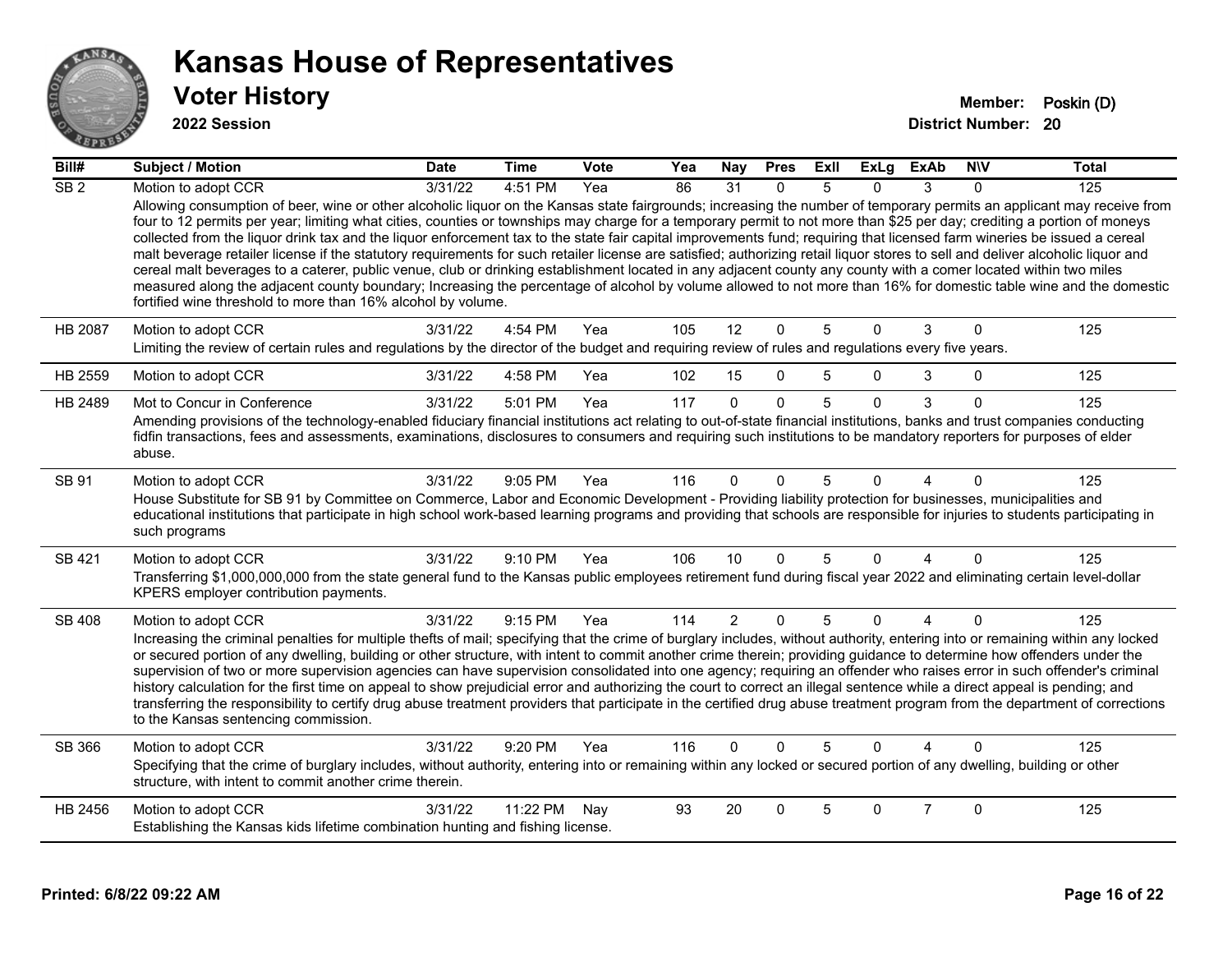

**2022 Session**

**District Number: 20 Voter History Member: Poskin (D)** 

**Bill# Subject / Motion Date Time Vote Yea Nay Pres Exll ExLg ExAb N\V Total** HB 2703 Motion to adopt CCR 3/31/22 11:25 PM Yea 110 3 0 5 0 7 0 125 Changing law relating to employment including employment security law provisions regarding the employment security fund status and employer contribution rates and the definition of employment to conform with federal law, making revisions to the department of labor's my reemployment plan program and enacting the Kansas targeted employment act to facilitate employment of persons with developmental disabilities through a tax credit incentive for employers. 0 Motion to Adjourn - Helgerson 3/31/22 11:32 PM Yea 29 77 0 5 0 7 7 125 SB 200 Motion to adopt CCR 4/1/22 11:16 AM Yea 112 2 0 7 0 2 2 125 Expanding the pharmacist scope of practice to include initiation of therapy for certain conditions, updating provisions of the prescription monitoring program act relating to program data, storage and access and increasing the membership of the advisory committee. SB 343 Motion to adopt CCR 4/1/22 11:19 AM Yea 115 0 0 7 0 2 1 125 Providing considerations for in family law, adoption, foster care, guardianship and child in need of care proceedings for parents or prospective parents who are blind and updating the term "hearing impaired" to "hard of hearing" in statutes related to persons with hearing loss. SB 453 Motion to adopt CCR 4/1/22 11:22 AM Yea 116 0 0 7 0 2 0 125 Requiring unlicensed employees in adult care homes to complete certain training requirements, reinstating the social worker applicant option for board-approved postgraduate supervised experience, allowing master's and clinical level licensees to take the baccalaureate addiction counselor test and requiring the behavioral sciences regulatory board to accept a master of social work degree from Fort Hays state university as from an accredited college or university. SB 286 Motion to Adopt CCR 4/1/22 12:44 PM Nay 64 51 1 7 0 2 0 125 House Substitute for Substitute for SB 286 by Committee on Judiciary - Continuing the governmental response to the COVID-19 pandemic in Kansas by extending the expanded use of telemedicine, the suspension of certain requirements related to medical care facilities and immunity from civil liability for certain healthcare providers, certain persons conducting business in this state and covered facilities for COVID-19 claims until January 20, 2023, creating the crime of interference with the conduct of a hospital and increasing the criminal penalties for battery of a healthcare provider. SB 267 Motion to adopt CCR 4/1/22 4:05 PM Yea 104 12 0 7 0 2 0 125 House Substitute for Substitute for SB 267 by Committee on Appropriations - Appropriations for FY 2022, FY 2023, FY 2024, FY 2025, FY26 and FY27 for various state agencies. HB 2279 Mot to Concur in Conference  $\frac{4}{1/22}$  5:21 PM Nay 80 34 0 7 0 4 0 125 Senate substitute for HB 2279 by committee on public health and welfare - Amending the advanced practice registered nurse authorized scope of practice to permit the prescribing of drugs without a supervising physician. HB 2109 Motion to adopt CCR 4/1/22 6:18 PM Nay 92 20 1 7 0 5 0 125 Prohibiting the disclosure of personal information about a person's affiliation with an entity that is exempt from federal income taxation under section 501(c) of the federal internal revenue code and continuing in existence certain exceptions to the disclosure of public records under the open records act.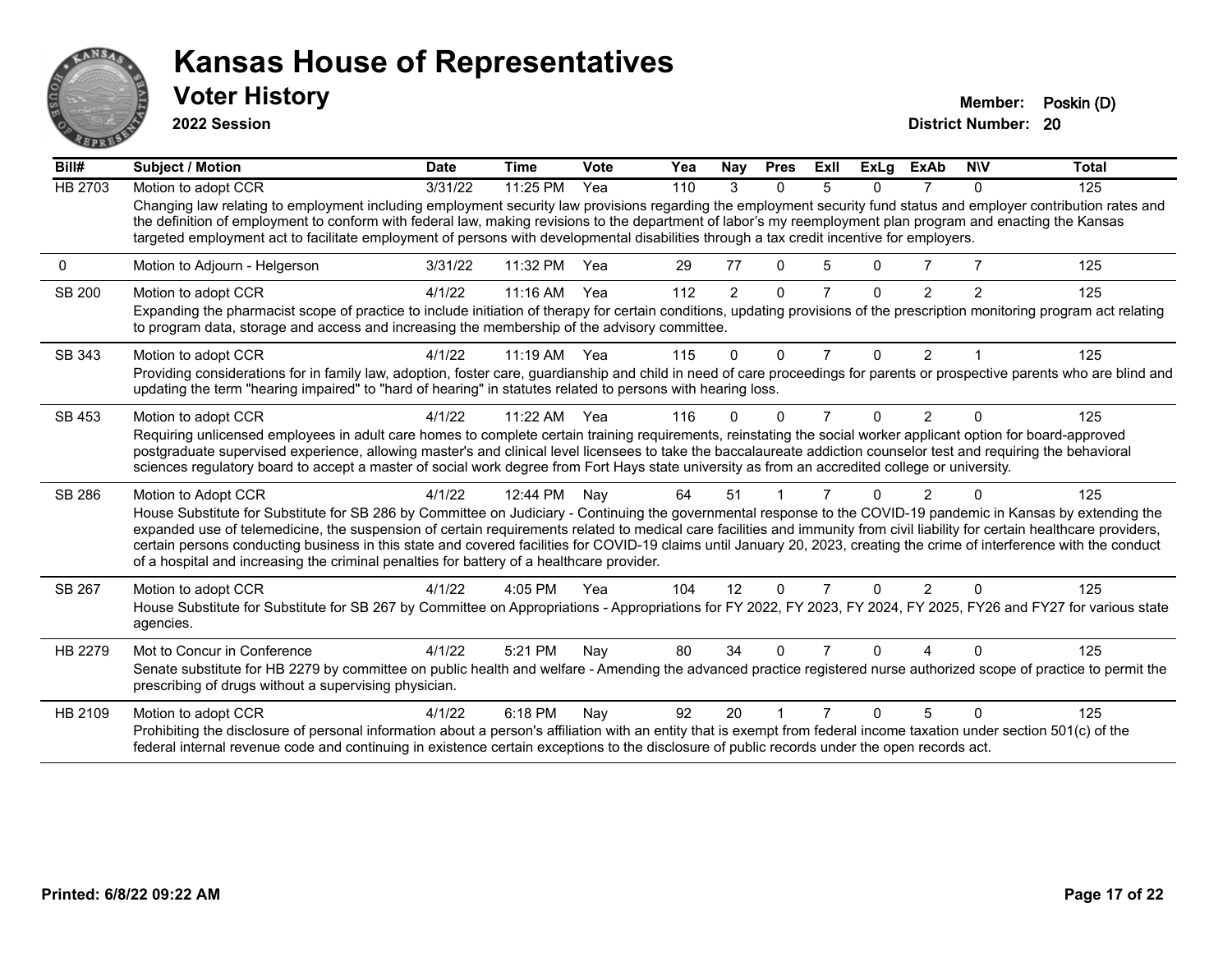

| Bill#          | <b>Subject / Motion</b>                                                                                                                                                                                                                                                                                                                                                                                                                                                                                                                                                                                                                                                                                                                                                                                                                                                                                                                                                                                                                                                                                                                                                                               | <b>Date</b> | <b>Time</b> | <b>Vote</b> | Yea | Nay | <b>Pres</b> | ExII | <b>ExLg</b> | ExAb | <b>NIV</b> | Total |
|----------------|-------------------------------------------------------------------------------------------------------------------------------------------------------------------------------------------------------------------------------------------------------------------------------------------------------------------------------------------------------------------------------------------------------------------------------------------------------------------------------------------------------------------------------------------------------------------------------------------------------------------------------------------------------------------------------------------------------------------------------------------------------------------------------------------------------------------------------------------------------------------------------------------------------------------------------------------------------------------------------------------------------------------------------------------------------------------------------------------------------------------------------------------------------------------------------------------------------|-------------|-------------|-------------|-----|-----|-------------|------|-------------|------|------------|-------|
| <b>HB 2299</b> | Motion to adopt CCR                                                                                                                                                                                                                                                                                                                                                                                                                                                                                                                                                                                                                                                                                                                                                                                                                                                                                                                                                                                                                                                                                                                                                                                   | 4/1/22      | 6:23 PM     | Yea         | 110 | 3   | $\Omega$    |      | 0           | 5    | $\Omega$   | 125   |
|                | Requiring retention of fingerprints by the Kansas bureau of investigation for participation in the federal rap back program; imposing restrictions on surveillance by certain<br>employees of the Kansas department of wildlife and parks on private property; expanding the jurisdiction and powers of law enforcement officers to include situations<br>when an activity is observed leading the officer to reasonably suspect a person is committing, has committed or is about to commit a crime and reasonably believe that<br>a person is in imminent danger of death or bodily injury without immediate action; allowing a search warrant to be executed within 240 hours from the time of issuance;<br>and directing the Kansas department for children and families to share certain information with investigating law enforcement agencies.                                                                                                                                                                                                                                                                                                                                                |             |             |             |     |     |             |      |             |      |            |       |
| HB 2508        | Motion to adopt CCR<br>Modifying the definition of possession in the Kansas criminal code, modifying the elements of and making changes to the criminal penalties of abuse of a child, requiring<br>a forfeiture of an appearance bond to be set aside in certain circumstances, permitting testimony to be presented using a two-way electronic audio-video communication<br>device during a preliminary hearing, making changes to the process for evaluating and treating people who are undergoing evaluation for competency to stand trial and<br>allowing mobile competency evaluations.                                                                                                                                                                                                                                                                                                                                                                                                                                                                                                                                                                                                        | 4/1/22      | 6:28 PM     | Yea         | 113 |     |             |      |             |      |            | 125   |
| <b>HB 2377</b> | Motion to adopt CCR<br>Revising laws relating to operating an aircraft under the influence, including prescribing criminal and administrative penalties and providing for testing of blood, breath,<br>urine or other bodily substances, and preliminary screening tests of breath or oral fluid; authorizing reinstatement of a driver's license for certain persons with an ignition<br>interlock device restriction; requiring persons with an ignition interlock device restriction to complete the ignition interlock device program before driving privileges are<br>fully reinstated; providing for reduced ignition interlock device program costs for certain persons; providing that the highway patrol has oversight of state certification of<br>ignition interlock manufacturers and their service providers; modifying the criminal penalties for driving a commercial motor vehicle under the influence and driving under<br>the influence; increasing the period of disqualification for certain offenses committed by a person with commercial driving privileges; and prohibiting prosecuting<br>attorneys from concealing certain traffic violations from the CDLIS driver report. | 4/1/22      | 6:34 PM     | Yea         | 101 | 12  | $\Omega$    |      | 0           | 5    | $\Omega$   | 125   |
| HB 2361        | Motion to adopt CCR<br>Senate Substitute for HB 2361 by Committee on Judiciary - Removing the requirement that all district court judges in Douglas county serve on the board of trustees of<br>the law library, authorizing the supreme court to adopt rules establishing specialty court programs, creating the specialty court funding advisory committee and the<br>specialty court resources fund, authorizing courts to order defendants to participate in specialty court programs and allowing expungement of certain convictions when<br>defendants complete the requirements of such programs.                                                                                                                                                                                                                                                                                                                                                                                                                                                                                                                                                                                              | 4/1/22      | 6:39 PM     | Yea         | 113 | U   | ∩           |      |             | 5    |            | 125   |
| <b>SB 58</b>   | Motion to adopt CCR<br>Establishing the parents' bill of rights for parents of students attending elementary or secondary school in this state.                                                                                                                                                                                                                                                                                                                                                                                                                                                                                                                                                                                                                                                                                                                                                                                                                                                                                                                                                                                                                                                       | 4/1/22      | 6:57 PM     | Nay         | 67  | 46  | $\Omega$    |      | U           | 5    | $\Omega$   | 125   |
| SB 160         | Motion to adopt CCR<br>Enacting the fairness in women's sports act to require that student athletic teams only include members who are of the same biological sex unless designated as coed.                                                                                                                                                                                                                                                                                                                                                                                                                                                                                                                                                                                                                                                                                                                                                                                                                                                                                                                                                                                                          | 4/1/22      | 8:00 PM     | Nay         | 74  | 39  | ∩           |      | n           | 5    | $\Omega$   | 125   |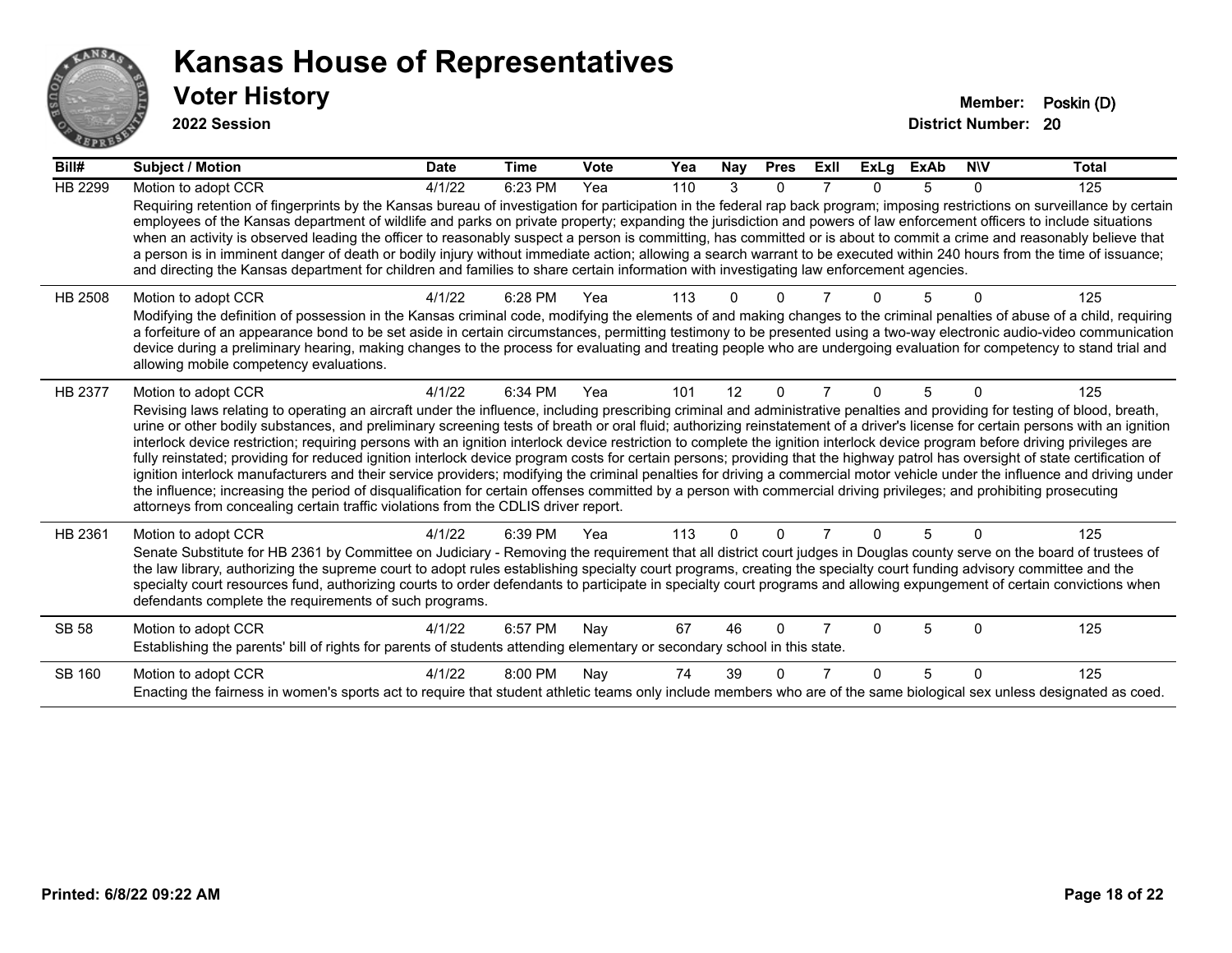

#### **Voter History Member: Poskin (D) Kansas House of Representatives**

| Bill#           | <b>Subject / Motion</b>                                                                                                                                                                                                                                                                                                                                                                                                                                                                                                                                                                                                                                                                                                                                                                                                                                                                                                                                                                                                                                                                                                                                                                                                                                                                                                                                                                                                                                                                                                                                                                                                                                                                                                                                                                                                                                                                                                                                                                                                                                                                                                                                                                                                                                                                                                                                                                                                                                                                                                                                                                                                                                                                                                                                                                                                                                                                                                                                                                                                                                                                                                                                                     | <b>Date</b> | Time     | <b>Vote</b> | Yea | Nay | <b>Pres</b> | ExII           | ExLg     | ExAb           | <b>NIV</b>   | Total |
|-----------------|-----------------------------------------------------------------------------------------------------------------------------------------------------------------------------------------------------------------------------------------------------------------------------------------------------------------------------------------------------------------------------------------------------------------------------------------------------------------------------------------------------------------------------------------------------------------------------------------------------------------------------------------------------------------------------------------------------------------------------------------------------------------------------------------------------------------------------------------------------------------------------------------------------------------------------------------------------------------------------------------------------------------------------------------------------------------------------------------------------------------------------------------------------------------------------------------------------------------------------------------------------------------------------------------------------------------------------------------------------------------------------------------------------------------------------------------------------------------------------------------------------------------------------------------------------------------------------------------------------------------------------------------------------------------------------------------------------------------------------------------------------------------------------------------------------------------------------------------------------------------------------------------------------------------------------------------------------------------------------------------------------------------------------------------------------------------------------------------------------------------------------------------------------------------------------------------------------------------------------------------------------------------------------------------------------------------------------------------------------------------------------------------------------------------------------------------------------------------------------------------------------------------------------------------------------------------------------------------------------------------------------------------------------------------------------------------------------------------------------------------------------------------------------------------------------------------------------------------------------------------------------------------------------------------------------------------------------------------------------------------------------------------------------------------------------------------------------------------------------------------------------------------------------------------------------|-------------|----------|-------------|-----|-----|-------------|----------------|----------|----------------|--------------|-------|
| HB 2239         | Motion to adopt CCR                                                                                                                                                                                                                                                                                                                                                                                                                                                                                                                                                                                                                                                                                                                                                                                                                                                                                                                                                                                                                                                                                                                                                                                                                                                                                                                                                                                                                                                                                                                                                                                                                                                                                                                                                                                                                                                                                                                                                                                                                                                                                                                                                                                                                                                                                                                                                                                                                                                                                                                                                                                                                                                                                                                                                                                                                                                                                                                                                                                                                                                                                                                                                         | 4/1/22      | 9:45 PM  | Yea         | 103 | 10  | $\Omega$    |                | $\Omega$ | 5              | $\Omega$     | 125   |
|                 | Providing tax credits for graduates of aerospace and aviation-related educational programs and employers of program graduates, school and classroom supplies<br>purchased by teachers, contributions to community colleges and technical colleges, qualified railroad track maintenance expenditures of short line railroads and<br>associated rail siding owners or lessees and expanding eligibility, amount and transferability of the research and development tax credit, providing homestead property<br>tax refunds from the income tax refund fund to certain persons based on the increase in property tax over the base year property tax amount, providing for an additional<br>personal income tax exemption for 100% disabled veterans, establishing the salt parity act to allow pass-through entities to elect to pay state income tax at the entity<br>level, establishing a checkoff for contributions to the Kansas historic site fund, establishing a revenue neutral rate complaint process for tax levies, authorizing the<br>county clerk to limit the amount of ad valorem taxes to be levied in certain circumstances, establishing a deadline for budgets to be filed with the director of accounts<br>and reports, requiring roll call votes and publication of information to exceed the revenue neutral rate, classifying certain agritourism activities and zoos as land devoted<br>to agricultural use, classifying land devoted to agriculture that is subject to the federal grassland conservation reserve program as grassland, establishing a property tax<br>exemption for antique utility trailers, allowing for the proration of value when certain personal property is acquired or sold prior to September 1 of any tax year, providing<br>for the exemption of inventory and work-in-progress machinery and equipment for telecommunications machinery and equipment, increasing the extent of exemption for<br>residential property from the statewide school levy, providing for abatement or credit of property tax for buildings and improvements destroyed or substantially destroyed<br>by natural disaster, providing a sales tax exemption for certain fencing and for reconstructing, repairing or replacing certain fencing damaged or destroyed by a wildfire,<br>flood, tornado or other natural disaster, excluding separately stated delivery charges from sales or selling price, removing the expiration on manufacturer cash rebates<br>on motor vehicles, providing countywide retailers' sales tax authority for Wilson county, requiring disclosure of distribution of revenues on countywide retailers' sales tax<br>ballot proposals, validating the election held to approve a retailers' sales tax levy by the city of Latham, extending the time period for eligibility in the loan repayment<br>program and the income tax credit for rural opportunity zones, enacting the Gage park improvement authority act and providing for the creation of the Gage park<br>improvement authority and an election for the imposition of a countywide sales tax sales tax within the boundaries of Shawnee county. |             |          |             |     |     |             |                |          |                |              |       |
| HB 2644         | Motion to Concur in Conference<br>Designating the Sandhill plum as the official state fruit.                                                                                                                                                                                                                                                                                                                                                                                                                                                                                                                                                                                                                                                                                                                                                                                                                                                                                                                                                                                                                                                                                                                                                                                                                                                                                                                                                                                                                                                                                                                                                                                                                                                                                                                                                                                                                                                                                                                                                                                                                                                                                                                                                                                                                                                                                                                                                                                                                                                                                                                                                                                                                                                                                                                                                                                                                                                                                                                                                                                                                                                                                | 4/1/22      | 9:48 PM  | Yea         | 108 | 5   | $\Omega$    |                | O.       | 5              | $\mathbf{0}$ | 125   |
| SB 261          | Motion to adopt CCR<br>Substitute for SB 261 by Committee on Agriculture -- Prohibiting the use of identifiable meat terms on the labels of meat analogs when such labels do not include proper<br>qualifying language to indicate that such products do not contain meat.                                                                                                                                                                                                                                                                                                                                                                                                                                                                                                                                                                                                                                                                                                                                                                                                                                                                                                                                                                                                                                                                                                                                                                                                                                                                                                                                                                                                                                                                                                                                                                                                                                                                                                                                                                                                                                                                                                                                                                                                                                                                                                                                                                                                                                                                                                                                                                                                                                                                                                                                                                                                                                                                                                                                                                                                                                                                                                  | 4/1/22      | 9:56 PM  | Yea         | 113 | 0   | $\mathbf 0$ | $\overline{7}$ | $\Omega$ | 5              | $\mathbf 0$  | 125   |
| SB 84           | Substitute Motion to Not Adopt CCR<br>House Substitute for Substitute for SB 84 by Committee on Federal and State Affairs - Authorizing sports wagering under the Kansas expanded lottery act.                                                                                                                                                                                                                                                                                                                                                                                                                                                                                                                                                                                                                                                                                                                                                                                                                                                                                                                                                                                                                                                                                                                                                                                                                                                                                                                                                                                                                                                                                                                                                                                                                                                                                                                                                                                                                                                                                                                                                                                                                                                                                                                                                                                                                                                                                                                                                                                                                                                                                                                                                                                                                                                                                                                                                                                                                                                                                                                                                                              | 4/1/22      | 11:59 PM | Nay         | 56  | 56  | $\Omega$    | $\overline{7}$ | 0        | 6              | $\mathbf{0}$ | 125   |
| SB 84           | Motion to Adopt CCR<br>House Substitute for Substitute for SB 84 by Committee on Federal and State Affairs - Authorizing sports wagering under the Kansas expanded lottery act.                                                                                                                                                                                                                                                                                                                                                                                                                                                                                                                                                                                                                                                                                                                                                                                                                                                                                                                                                                                                                                                                                                                                                                                                                                                                                                                                                                                                                                                                                                                                                                                                                                                                                                                                                                                                                                                                                                                                                                                                                                                                                                                                                                                                                                                                                                                                                                                                                                                                                                                                                                                                                                                                                                                                                                                                                                                                                                                                                                                             | 4/1/22      | 11:59 PM | Yea         | 63  | 49  | $\Omega$    | $\overline{7}$ | $\Omega$ | 6              | $\Omega$     | 125   |
| HB 2487         | Motions of a Previous Day                                                                                                                                                                                                                                                                                                                                                                                                                                                                                                                                                                                                                                                                                                                                                                                                                                                                                                                                                                                                                                                                                                                                                                                                                                                                                                                                                                                                                                                                                                                                                                                                                                                                                                                                                                                                                                                                                                                                                                                                                                                                                                                                                                                                                                                                                                                                                                                                                                                                                                                                                                                                                                                                                                                                                                                                                                                                                                                                                                                                                                                                                                                                                   | 4/26/22     | 11:35 AM | Yea         | 48  | 74  | 0           |                | 0        | $\overline{2}$ | 0            | 125   |
| <b>HCR 5022</b> | Motion to adopt CCR<br>Proposing a constitutional amendment requiring that a sheriff be elected in each county; exception.                                                                                                                                                                                                                                                                                                                                                                                                                                                                                                                                                                                                                                                                                                                                                                                                                                                                                                                                                                                                                                                                                                                                                                                                                                                                                                                                                                                                                                                                                                                                                                                                                                                                                                                                                                                                                                                                                                                                                                                                                                                                                                                                                                                                                                                                                                                                                                                                                                                                                                                                                                                                                                                                                                                                                                                                                                                                                                                                                                                                                                                  | 4/26/22     | 11:43 AM | Nay         | 91  | 31  | $\Omega$    | 1              | $\Omega$ | $\overline{2}$ | $\mathbf{0}$ | 125   |
| HB 2387         | Motion to adopt CCR<br>Prohibiting the issuance of a request for proposal or entering into a new contract for the administration and provision of benefits under the medical assistance program<br>and removing the authority of the governor to prohibit attending or conducting certain religious services and worship services.                                                                                                                                                                                                                                                                                                                                                                                                                                                                                                                                                                                                                                                                                                                                                                                                                                                                                                                                                                                                                                                                                                                                                                                                                                                                                                                                                                                                                                                                                                                                                                                                                                                                                                                                                                                                                                                                                                                                                                                                                                                                                                                                                                                                                                                                                                                                                                                                                                                                                                                                                                                                                                                                                                                                                                                                                                          | 4/26/22     | 12:47 PM | Nay         | 84  | 38  | $\Omega$    | $\overline{1}$ | $\Omega$ | $\overline{2}$ | $\Omega$     | 125   |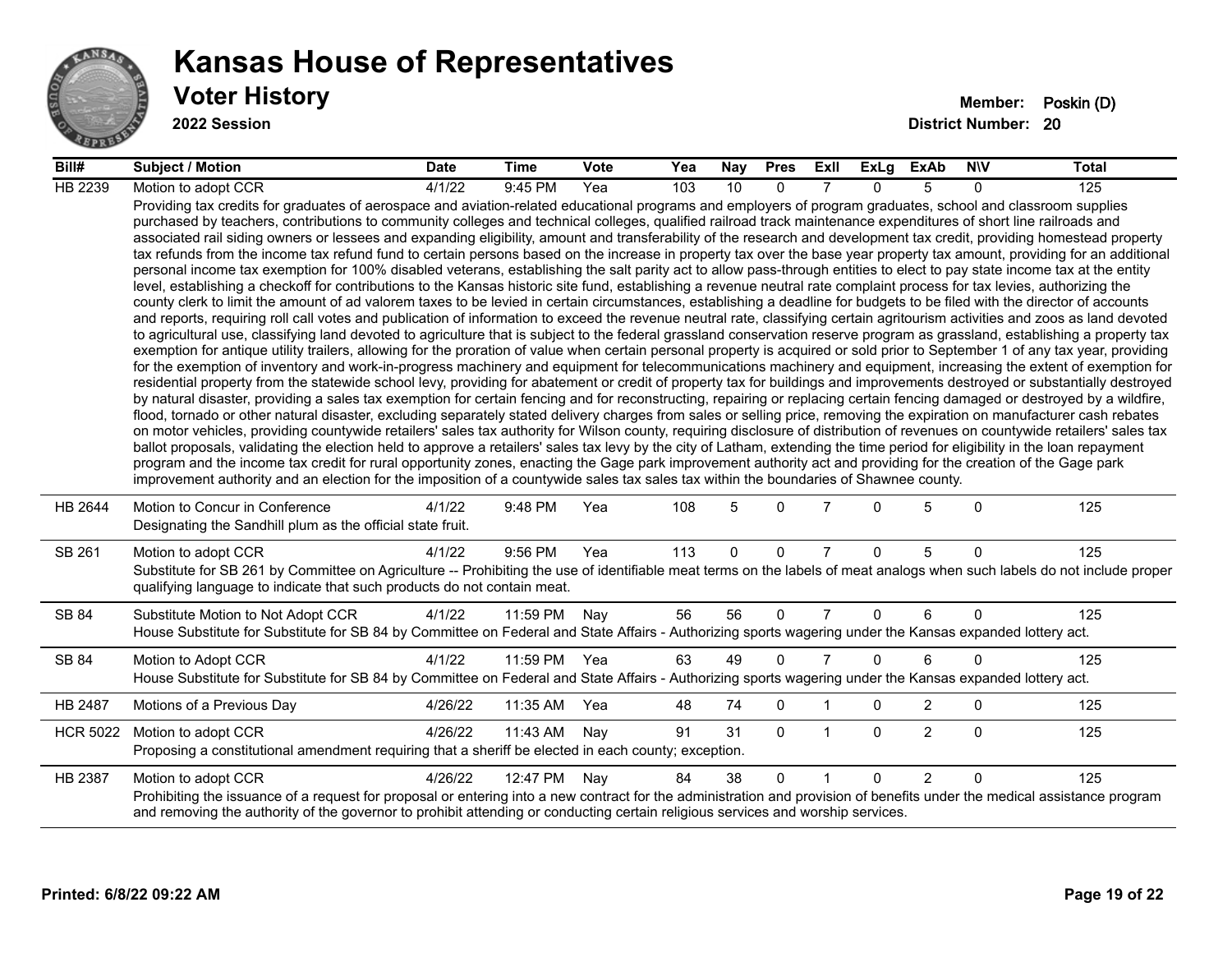

| <b>HB 2252</b><br>$\overline{38}$<br>Motion to adopt CCR<br>4/26/22<br>12:50 PM<br>84<br>2<br>Nav<br>0<br>$\Omega$<br>0<br>Prohibiting the modification of election laws by agreement except as approved by the legislative coordinating council.<br>$\overline{2}$<br>$\Omega$<br>HB 2138<br>4/26/22<br>1:03 PM<br>40<br>$\Omega$<br>Motion to adopt CCR<br>82<br>0<br>Nay<br>Providing for the use of electronic poll books in elections and the approval of such books by the secretary of state, requiring all voting systems for elections to use<br>individual voter-verified paper ballots with a distinctive watermark, requiring the secretary of state and local election officers to develop an affidavit to be signed by<br>election workers regarding handling of completed ballots, requiring audits of any federal, statewide or state legislative race that is within 1% of the total votes cast and | 125<br>125 |
|----------------------------------------------------------------------------------------------------------------------------------------------------------------------------------------------------------------------------------------------------------------------------------------------------------------------------------------------------------------------------------------------------------------------------------------------------------------------------------------------------------------------------------------------------------------------------------------------------------------------------------------------------------------------------------------------------------------------------------------------------------------------------------------------------------------------------------------------------------------------------------------------------------------------|------------|
|                                                                                                                                                                                                                                                                                                                                                                                                                                                                                                                                                                                                                                                                                                                                                                                                                                                                                                                      |            |
|                                                                                                                                                                                                                                                                                                                                                                                                                                                                                                                                                                                                                                                                                                                                                                                                                                                                                                                      |            |
|                                                                                                                                                                                                                                                                                                                                                                                                                                                                                                                                                                                                                                                                                                                                                                                                                                                                                                                      |            |
|                                                                                                                                                                                                                                                                                                                                                                                                                                                                                                                                                                                                                                                                                                                                                                                                                                                                                                                      |            |
|                                                                                                                                                                                                                                                                                                                                                                                                                                                                                                                                                                                                                                                                                                                                                                                                                                                                                                                      |            |
| requiring randomized audits of elections procedures used in four counties in even-numbered years, requiring a county election officer to send a confirmation of address                                                                                                                                                                                                                                                                                                                                                                                                                                                                                                                                                                                                                                                                                                                                              |            |
| when there is no election-related activity for any four calendar year period and exempting poll workers from certain election crimes.                                                                                                                                                                                                                                                                                                                                                                                                                                                                                                                                                                                                                                                                                                                                                                                |            |
| $\overline{2}$<br>109<br>12<br>$\Omega$<br>$\Omega$<br>HB 2237<br>4/26/22<br>$1:13$ PM<br>Motion to adopt CCR<br>Yea                                                                                                                                                                                                                                                                                                                                                                                                                                                                                                                                                                                                                                                                                                                                                                                                 | 125        |
| Enacting the Kansas affordable housing tax credit act, the Kansas housing investor tax credit act, the historic Kansas act, the Kansas rural home loan guarantee act,                                                                                                                                                                                                                                                                                                                                                                                                                                                                                                                                                                                                                                                                                                                                                |            |
| authorizing certain residential real property appraisals in rural counties to be performed without completing the sales comparison approach to value, allowing the use of                                                                                                                                                                                                                                                                                                                                                                                                                                                                                                                                                                                                                                                                                                                                            |            |
| bond proceeds under the Kansas rural housing incentive district act for residential vertical development and renovation of certain buildings within economically<br>distressed urban areas and expanding eligibility for the child day care services assistance tax credit and providing a credit for employer payments to an organization                                                                                                                                                                                                                                                                                                                                                                                                                                                                                                                                                                           |            |
| providing access to employees for child day care services.                                                                                                                                                                                                                                                                                                                                                                                                                                                                                                                                                                                                                                                                                                                                                                                                                                                           |            |
| 75<br>44<br>3<br>SB 313<br>4/27/22<br>3:32 PM<br>0<br>3<br>$\Omega$<br>$\Omega$<br>Motion to adopt CCR<br>Nay                                                                                                                                                                                                                                                                                                                                                                                                                                                                                                                                                                                                                                                                                                                                                                                                        | 125        |
| Providing for the use and regulation of autonomous motor vehicles and establishing the autonomous vehicle advisory committee.                                                                                                                                                                                                                                                                                                                                                                                                                                                                                                                                                                                                                                                                                                                                                                                        |            |
|                                                                                                                                                                                                                                                                                                                                                                                                                                                                                                                                                                                                                                                                                                                                                                                                                                                                                                                      |            |
| HB 2466<br>3:39 PM<br>$\Omega$<br>3<br>Motion to adopt CCR<br>4/27/22<br>Yea<br>109<br>10<br>0<br>$\Omega$<br>Substitute for HB 2466 by Committee on Education - Establishing the promoting advancement in computing knowledge act to increase the availability of computer                                                                                                                                                                                                                                                                                                                                                                                                                                                                                                                                                                                                                                          | 125        |
| science education in Kansas schools and the career technical education credentialing and student transitioning to employment success pilot program; also exempting                                                                                                                                                                                                                                                                                                                                                                                                                                                                                                                                                                                                                                                                                                                                                   |            |
| national assessment providers from the student online personal protection act.                                                                                                                                                                                                                                                                                                                                                                                                                                                                                                                                                                                                                                                                                                                                                                                                                                       |            |
| 4/27/22<br>119<br>$\mathbf{0}$<br>$\Omega$<br>3<br>$\mathbf{0}$<br>3<br>HB 2492<br>Motion to Concur<br>3:41 PM<br>$\Omega$<br>Yea                                                                                                                                                                                                                                                                                                                                                                                                                                                                                                                                                                                                                                                                                                                                                                                    | 125        |
| Submitting claims against the state by the joint committee on special claims against the state.                                                                                                                                                                                                                                                                                                                                                                                                                                                                                                                                                                                                                                                                                                                                                                                                                      |            |
| $\overline{2}$<br>36<br>$\mathbf{0}$<br><b>Consideration of Veto</b><br>4/28/22<br>86<br>0<br>HB 2448<br>11:31 AM<br>Nay<br>0<br>1                                                                                                                                                                                                                                                                                                                                                                                                                                                                                                                                                                                                                                                                                                                                                                                   | 125        |
| Senate Substitute for HB 2448 by Committee on Public Health and Welfare - Requiring able-bodied adults without dependents to complete an employment and training                                                                                                                                                                                                                                                                                                                                                                                                                                                                                                                                                                                                                                                                                                                                                     |            |
| program in order to receive food assistance.                                                                                                                                                                                                                                                                                                                                                                                                                                                                                                                                                                                                                                                                                                                                                                                                                                                                         |            |
| 72<br>50<br>2<br><b>SB 58</b><br>4/28/22<br>12:17 PM<br>0<br>$\mathbf{0}$<br>$\Omega$<br>Consideration of Veto<br>Nay                                                                                                                                                                                                                                                                                                                                                                                                                                                                                                                                                                                                                                                                                                                                                                                                | 125        |
| Establishing the parents' bill of rights for parents of students attending elementary or secondary school in this state.                                                                                                                                                                                                                                                                                                                                                                                                                                                                                                                                                                                                                                                                                                                                                                                             |            |
| $\overline{2}$<br>1:14 PM<br>81<br>41<br><b>SB 160</b><br>Consideration of Veto<br>4/28/22<br>Nay<br>$\Omega$<br>0<br>$\Omega$                                                                                                                                                                                                                                                                                                                                                                                                                                                                                                                                                                                                                                                                                                                                                                                       | 125        |
| Enacting the fairness in women's sports act to require that student athletic teams only include members who are of the same biological sex unless designated as                                                                                                                                                                                                                                                                                                                                                                                                                                                                                                                                                                                                                                                                                                                                                      |            |
| coed.                                                                                                                                                                                                                                                                                                                                                                                                                                                                                                                                                                                                                                                                                                                                                                                                                                                                                                                |            |
| 49<br>$\Omega$<br>$\overline{2}$<br>4/28/22<br>4:03 PM<br>Yea<br>73<br>$\Omega$<br>$\Omega$<br>SB 84<br>Motion to adopt CCR<br>$\mathbf{1}$                                                                                                                                                                                                                                                                                                                                                                                                                                                                                                                                                                                                                                                                                                                                                                          | 125        |
| House Substitute for Substitute for SB 84 by Committee on Federal and State Affairs - Authorizing sports wagering under the Kansas expanded lottery act and historical                                                                                                                                                                                                                                                                                                                                                                                                                                                                                                                                                                                                                                                                                                                                               |            |
| horse race machines under the Kansas parimutuel racing act.                                                                                                                                                                                                                                                                                                                                                                                                                                                                                                                                                                                                                                                                                                                                                                                                                                                          |            |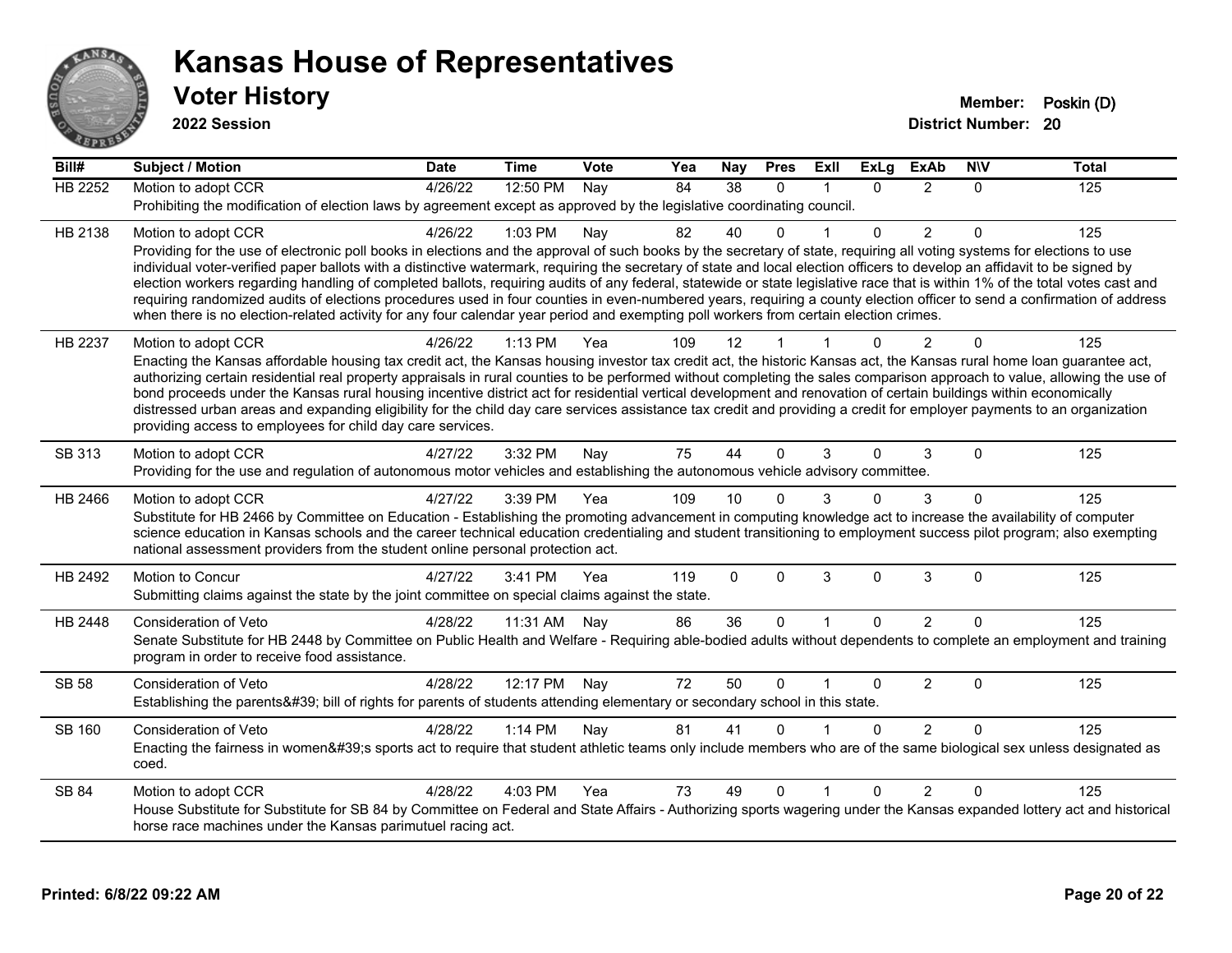

**2022 Session**

| Bill#          | Subject / Motion                                                                                                                                                                                                                                                                                                                                                                                                                                                                                                           | <b>Date</b> | <b>Time</b>  | Vote | Yea | Nay          | <b>Pres</b> | ExII                 | <b>ExLg</b>  | <b>ExAb</b>    | <b>NIV</b>     | <b>Total</b> |
|----------------|----------------------------------------------------------------------------------------------------------------------------------------------------------------------------------------------------------------------------------------------------------------------------------------------------------------------------------------------------------------------------------------------------------------------------------------------------------------------------------------------------------------------------|-------------|--------------|------|-----|--------------|-------------|----------------------|--------------|----------------|----------------|--------------|
| <b>HB 2567</b> | Motion to adopt CCR<br>Senate Substitute for HB 2567 by Committee on Ways and Means - Removing federal impact aid from the determination of local foundation aid in the Kansas school<br>equity and enhancement act and excluding Fort Leavenworth school district and virtual school students from the capital improvement state aid determination.                                                                                                                                                                       | 4/28/22     | 5:52 PM      | Nay  | 75  | 45           | $\Omega$    |                      | 0            | 4              | $\Omega$       | 125          |
| <b>SB 19</b>   | Motion to adopt CCR<br>House Substitute for SB 19 by Committee on Energy, Utilities and Telecommunications - Implementing the 988 suicide prevention and mental health crisis hotline in<br>Kansas.                                                                                                                                                                                                                                                                                                                        | 4/28/22     | 8:59 PM      | Yea  | 112 | 6            | $\Omega$    |                      | $\Omega$     | 6              | $\mathbf{0}$   | 125          |
| SB 331         | Motion to adopt CCR<br>Updating the version of risk-based capital instructions in effect.                                                                                                                                                                                                                                                                                                                                                                                                                                  | 4/28/22     | 9:05 PM      | Yea  | 91  | 26           | $\Omega$    | $\mathbf 1$          | $\mathbf{0}$ | $\overline{7}$ | $\Omega$       | 125          |
| HB 2510        | Motion to adopt CCR<br>Appropriations for FY 2022, FY 2023, and FY 2024, for various state agencies; 2022 omnibus bill; authorizing certain transfers and capital improvement projects.                                                                                                                                                                                                                                                                                                                                    | 4/28/22     | 9:34 PM      | Yea  | 95  | 22           | $\Omega$    |                      | 0            | 7              | $\Omega$       | 125          |
| HB 2106        | Sub Motion Not Adopt CCR<br>Decreasing the state rate for sales and use taxes for sales of food and food ingredients and providing for the levying of taxes by cities and counties and discontinuing<br>the nonrefundable food sales tax credit.                                                                                                                                                                                                                                                                           | 4/28/22     | 10:02 PM     | Yea  | 39  | 75           | $\Omega$    |                      | $\Omega$     | 7              | 3              | 125          |
| HB 2106        | Motion to adopt CCR<br>Decreasing the state rate for sales and use taxes for sales of food and food ingredients and providing for the levying of taxes by cities and counties and discontinuing<br>the nonrefundable food sales tax credit.                                                                                                                                                                                                                                                                                | 4/28/22     | 10:28 PM Yea |      | 114 | 3            | $\Omega$    |                      | $\Omega$     | $\overline{7}$ | $\Omega$       | 125          |
| HB 2495        | Motion to Concur<br>Prohibiting the disclosure of personal information about a person's affiliation with an entity that is exempt from federal income taxation under section 501(c) of the<br>federal internal revenue code.                                                                                                                                                                                                                                                                                               | 4/28/22     | 10:31 PM     | Yea  | 116 | $\mathbf{1}$ | $\Omega$    | $\mathbf{1}$         | $\Omega$     | $\overline{7}$ | $\Omega$       | 125          |
| SB 34          | Motion to adopt CCR<br>Substitute for SB 34 by Committee on Federal and State Affairs - Requiring review of administrative rules and regulations every five years.                                                                                                                                                                                                                                                                                                                                                         | 4/28/22     | 11:35 PM     | Nay  | 64  | 53           | $\Omega$    | $\blacktriangleleft$ | $\Omega$     | $\overline{7}$ | $\Omega$       | 125          |
| HB 2252        | <b>Consideration of Veto</b><br>Prohibiting the modification of election laws by agreement except as approved by the legislative coordinating council.                                                                                                                                                                                                                                                                                                                                                                     | 5/23/22     | 11:27 AM Nay |      | 84  | 37           | $\Omega$    |                      | $\Omega$     | $\overline{2}$ | $\mathbf 1$    | 125          |
| HB 2387        | Consideration of Veto<br>Prohibiting the issuance of a request for proposal or entering into a new contract for the administration and provision of benefits under the medical assistance program<br>and removing the authority of the governor to prohibit attending or conducting certain religious services and worship services.                                                                                                                                                                                       | 5/23/22     | 11:38 AM     | Nay  | 84  | 38           | $\Omega$    |                      | $\Omega$     | $\overline{2}$ | $\Omega$       | 125          |
| HB 2136        | Sub Mtn Not Adpt<br>Establishing the COVID-19 retail storefront property tax relief act to provide partial refunds to certain businesses impacted by COVID-19-related shutdowns and<br>restrictions, discontinuing the first 15 days of the month sales and compensating use tax remittance requirements for certain retailers, providing countywide retailers'<br>sales tax authority for Atchison county and delaying implementation of the exclusion of separately stated delivery charges from sales or selling price. | 5/23/22     | 12:42 PM     | Yea  | 37  | 84           | $\Omega$    |                      | 0            |                | $\overline{2}$ | 125          |